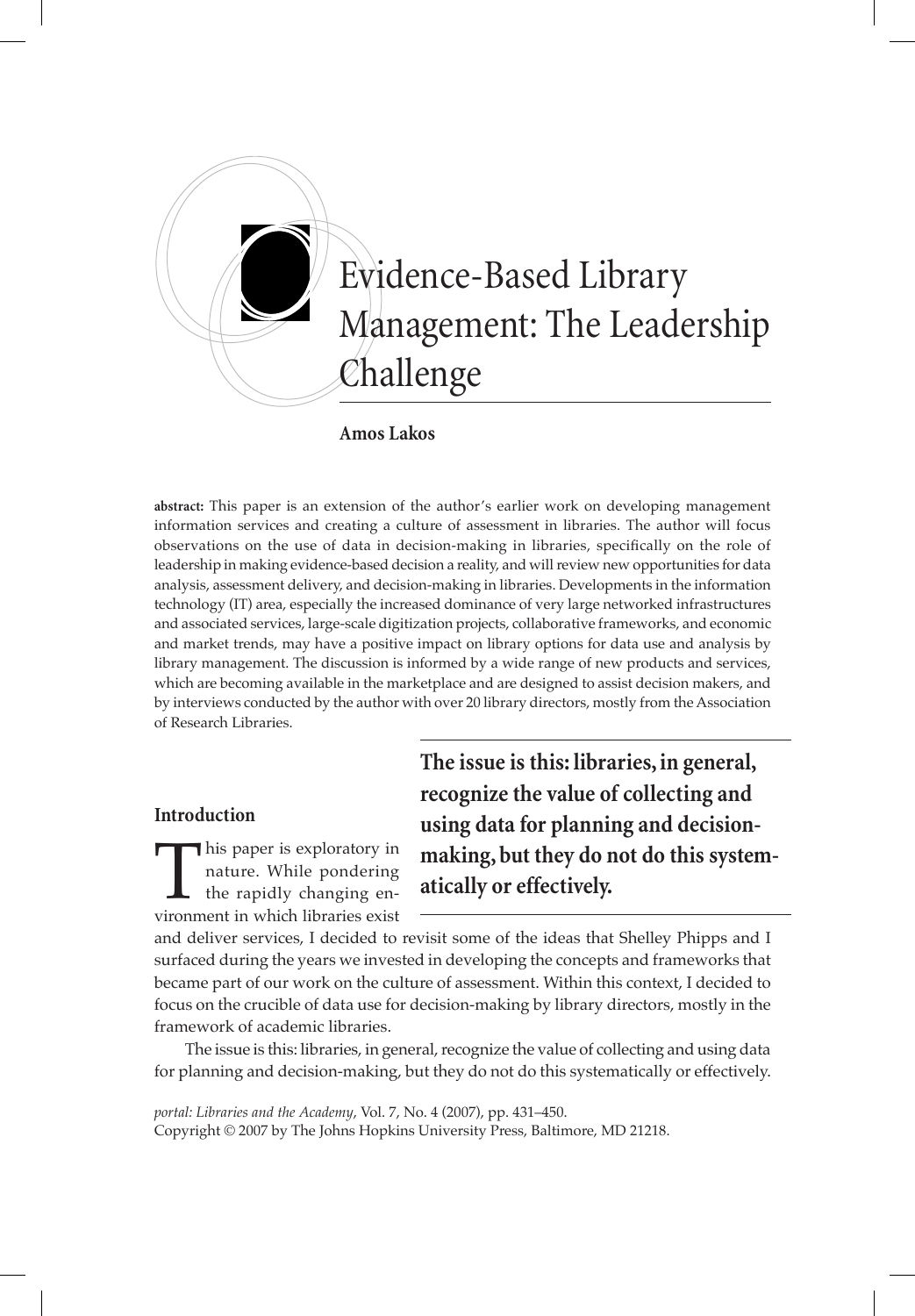Steve Hiller and James Self reviewed in detail the library literature and the library assessment advances as part of their ARL "Making Library Assessment Work" project.<sup>1</sup> One of the goals of their project is to facilitate the organization of local processes and structures to advance the ability of libraries to better collect, analyze, and apply data to the decision-making process. My earlier work on developing a management information system at the University of Waterloo was to counter the tradition of decision-making that relied on instincts, unverified assumptions, unfocused discussions, and which was devoid of data and analysis. Eventually, I started looking at organizational climate and culture as vehicles for change in this area, which eventually brought about the idea for the need for libraries and the library profession to embrace a "culture of assessment" in which decisions are based on facts, research, and analysis.

A culture of assessment is integrally connected to the notion of systemic organizational change.2 It includes many components and prerequisites, among them is the need for libraries to be customer focused, outcomes and impact focused, and the need to act on what is examined, measured, and analyzed. The process of assessment needs to be systemic and become part of work. In essence, we advocated the need for thinking about the library processes and services from a much more external or results-oriented perspective. As we conducted workshops for librarians, we identified the theoretical as well as the practical frameworks that are needed in order to "create" a culture of assessment in a given library. In essence, we were advocating a change in our institutional cultures from being static and inwardly focused to being externally focused both institutionally and professionally, embracing the notion of decision-making based on measurements and analysis of facts and customer expectations.

In such a framework, staff and leadership strive to understand changing customer expectations and values. In this context, collecting and analyzing data are understood as crucial aspects of delivering the right services, at the right time, to a well-understood customer base. In such an environment, continuous analysis of changing customer expectations is internalized in the institution's vision, mission, processes, and impact.

Although there are signs, listed very well by Hiller and Self, that some movement toward the creation of a culture of assessment is becoming more widespread in libraries and in the profession, $^3$  it would be unduly optimistic to say that a majority of libraries have developed such a culture. That sadly is not the case. This lack of a culture of assessment is most distressing since the advantages of using assessment as the foundation for decisions will benefit the library, the goals of the parent institution, and the expectations of its stakeholders—students, parents, faculty, employers, governments, and so on.

Shelley Phipps and I observed that organizational culture change is possible only with leadership that has a clear and articulated purpose for this change. To quote: "A well-articulated purpose and vision, communicated clearly by leadership, will guide the organization through real culture change. Leaders who are committed to organizational learning and to continuous improvement of services for primary customers and stakeholders will guide the systems and structure changes needed for cultural transformation."4 Because of this, I will focus in later sections of this paper especially on the role, experience, and practice of library leaders in the use of data and analytics in making decisions.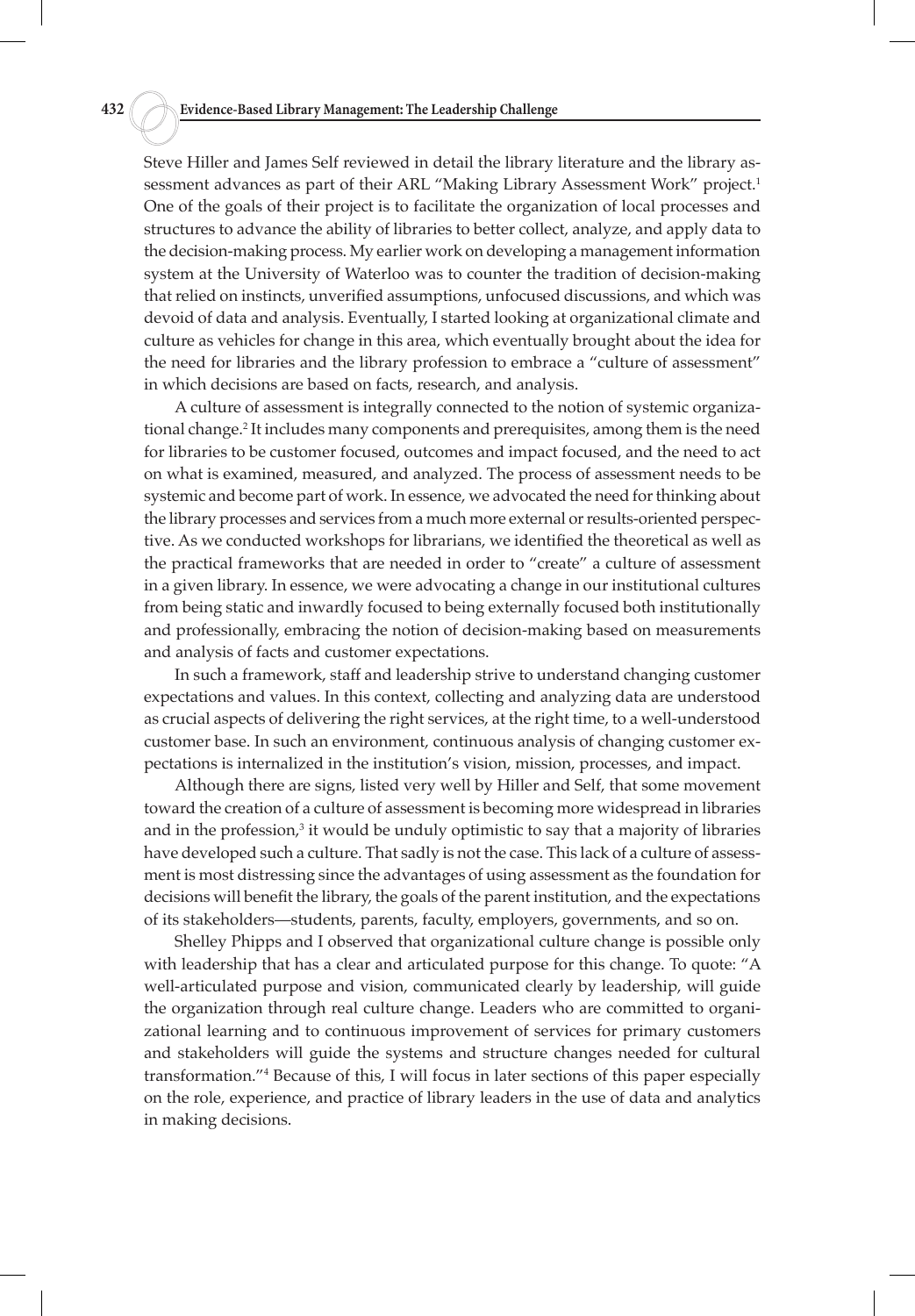A further note about my use of the term "evidence based." I am using this term in its management connotation. Evidence-based management (EBM) is a new concept in the management literature. "Basically it is a simple idea. It just means finding the best evidence that you can, facing those facts, and acting on those facts—rather than doing what everyone else does, what you have always done, or what you thought was true."<sup>5</sup> The principles of evidence-based management were developed by Stanford University's Jeffrey Pfeffer and Robert I. Sutton and outlined in their book *Hard Facts, Dangerous Half-Truths, and Total Nonsense: Profiting from Evidence-Based Management*. 6 Although they deal mainly with the for-profit sector, in my view, their conclusions are readily transferable to the non-profit sector, especially as the evidence-based decisions practice is based in the medical field. The authors show that "implementing evidence-based practices is an uphill battle in lots of domains," giving examples from public policy, law enforcement, HR practices, education, and more.<sup>7</sup>

### **The Information Economy—Beyond the Library**

In this global economy, developed countries are moving increasingly from a resourceand manufacturing-based economy to an "information economy." UCLA's Uday Karmarkar, in his research at the UCLA Anderson Management School's Business and Information Technology (BIT) Project, estimates that the United States is already essentially an information economy, based mainly on the information and services sectors or industries. Already in 2004, the information sector comprised over 60 percent of the U.S. GNP value-added in the private sector. In the Unites States, the information sector comprises over 50 percent of the economy. The manufacturing sector of the economy has shrunk to less than 16 percent of the GNP. This rapid transition to a knowledge-based economy, of course, includes the library sector, which is in essence an information and knowledge service.<sup>8</sup>

As part of this trend, successful industries both in the service and the manufacturing sectors are increasingly built on their ability to leverage information for effective competition and survival. The transition to the Internet enabled the information environment to affect all sectors: manufacturing, energy, defense, education, and media, among others.

Karmarkar as well as Thomas Davenport (and, for that matter, many others) noted the increased need of the economy for business intelligence and the use of this business intelligence and analysis by the leadership of companies for decision-making purposes. Most cited companies are both building in-house analytics systems and hiring people with the right skills for managing and analyzing information or buying their information as is needed.<sup>9</sup>

New, so-called "killer applications," such as electronic reservation systems, predictive maintenance systems, online ordering, electronic banking, and more, have enabled the creation of sophisticated supply chain delivery systems. Supply chain management (SCM) is the oversight of materials, information, and finances as they move in a chain of activities from supplier to manufacturer to wholesaler to retailer to consumer. These systems, in turn, create new expectations and new disruptive business models.10 The power of searching, combined with new advertising and information delivery capabilities, are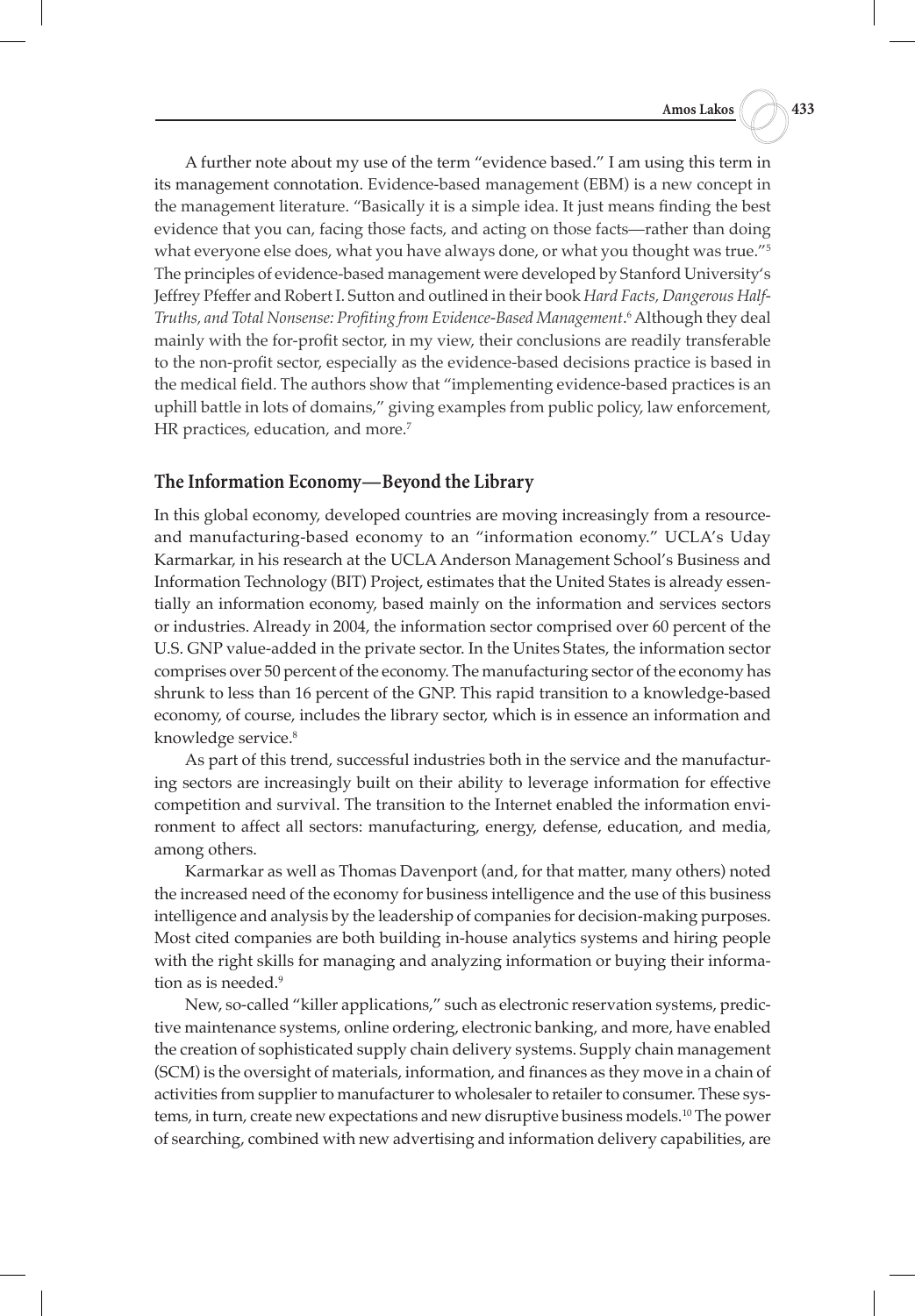transforming whole industries. Organizations that apply these new capabilities, such as the ability to translate large transactional data into effective structures, processes, and decisions, develop competitive business advantages. Companies as diverse as Amazon (e-commerce), Harrah's (gambling and entertainment), Capital One (banking), Toyota (automotive), Wal-Mart (retail), and Google and Yahoo (information, media) are using analytics not just because they have data but also because they must.<sup>11</sup>

The importance of developing effective supply chain systems is amply exhibited in companies such as Amazon, Zappos.com, Fed-Ex, UPS, and even the U.S. Postal Service, not only in their distribution systems but also especially in integrating the supply chain with efficient customer support systems.

The disruptive nature of these new applications is clearly demonstrated by the convulsions experienced by the music, media, and publishing industries. They are all going through stages of major adaptation and restructuring, pushed by new technological breakthroughs that are transforming the way their products are consumed, marketed, organized, and more. The economic impact is apparent in the way their products are created, packaged, acquired, and distributed. A product such as the iPod, combined with the iTunes Music Store, is changing the way music is packaged, discovered, and consumed. Besides creating a whole slew of competing products and services, it forces a wholesome and painful change on the music publishers, media companies, and, in essence, on the consumers who adopted it and, in effect, created it through their behaviors and habits. Many legacy businesses are desperately trying to survive in this new environment by splitting, merging, and searching for new markets and business models.

At the same time, new demographics not only create new markets but also new tastes and new and ever-changing trends. The academy is struggling to adapt by leveraging the Internet for e-commerce, and the explosion of available and findable information is changing the way we read, learn, keep in contact, teach, and consume. Time shrinks. Expectation about service quality is constantly rising. Whole industries are rapidly transforming as a result of the fast-paced changes in technology that cause ongoing economic, social, and political upheavals.

Library resources and services are transitioning from a static, print-based content framework to a much more complicated service environment, mainly digital in content. The advent and the maturation of the Internet are transforming libraries. For example, the library resources environment in all its formats—print, music, film, maps, media, and so on—and its associated workflows, structures, and services are undergoing tremendous and rapid change by rethinking OPACS, focusing on digital resources, and rethinking technical processes. The cumulative impact of these changes is powerful and still not completely understood.

#### **The Information Economy—The Library Perspective**

From a macro perspective, the library profession is starting to articulate a need for a fundamental re-examination of the library and the library profession in the new environment. Libraries are investing in digitization efforts in a number of interrelated areas, including digital preservation, resource discovery, scholarly publishing, and digital collection development. These efforts, including the well publicized efforts of Google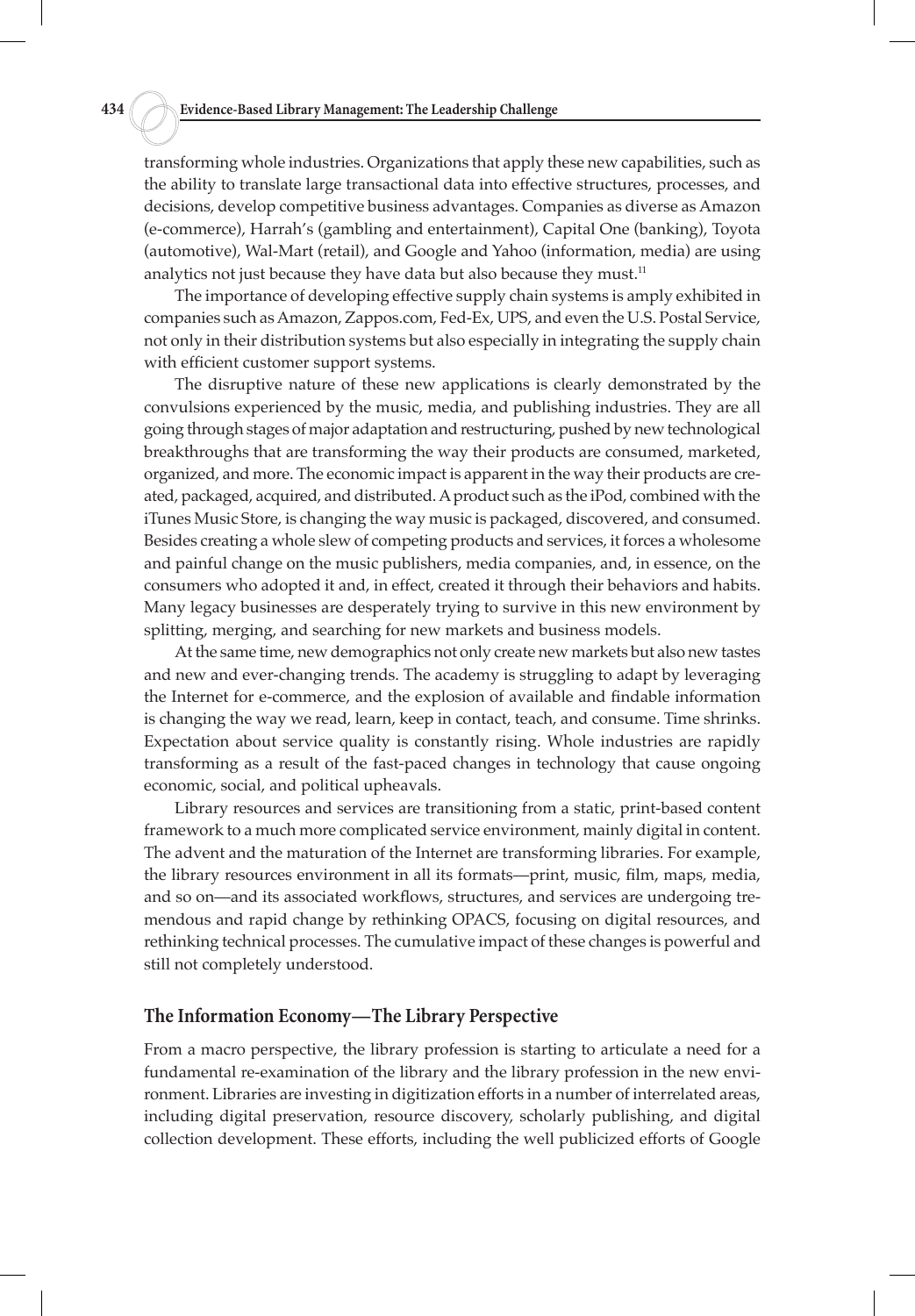Library Program and the Open Content Alliance, will increase the availability of digital content and allow for free and unfettered access to public domain works. These varied and ongoing developments entail new modes of resource discovery, new opportunities for resource and information delivery, as well as new modes of inventory management. They will also allow libraries to explore a range of innovative new information services that can be built upon these new digital frameworks.

In this age of information overload, the library profession needs to focus outward and change what it is about. Libraries need to look at their roles and their services by focusing on the new possibilities emerging from the new information environment. The convergence of information and connectivity and the state of unlimited "findability" are challenges with which librarians need to come to terms.12 The same can be said about the challenges of the "long tail" phenomenon, which describes a business model in which low-demand products eventually find their own markets. The application of new library tools and services to take advantage of this phenomenon and the implications for library collections, services, and supply chain systems is just starting to be examined.13 OCLC just unveiled (still in beta) the new OCLC WorldCat.org Web-based search module that enables direct searching of more than 10,000 libraries' collections.<sup>14</sup>

OCLC's research and OCLC marketing have produced an increasing number of relevant studies investigating the global information environment, the challenges facing libraries in the new environment, the changing perceptions of libraries, and more.<sup>15</sup> Because OCLC's customer base is global and diverse and the quality of their survey is superior, the relevance of their findings and forecasting has a high degree of credibility.

The "Environmental Scan: Pattern Recognition (2003)," is an invaluable resource for gaining an overview of the varied challenges confronting libraries and librarians in this information environment.16 The findings of OCLC's study concerning the perceptions of libraries are enlightening and worth close attention. For example, the study finds that the "library brand" is still books; the library's main service is still perceived as the borrowing of print books; and most individuals are unaware of and do not use library electronic resources. Most people search non-library search engines, and they prefer, by far, self-service. Less than 2 percent of respondents begin an information search on a library Web site.<sup>17</sup> The emerging picture is of an institution that needs to redefine its vision, its values, and its services.

The volatility that is emerging in the publishing sector and also in the library IT sector is a sign that the library is also facing an increasingly unpredictable external business environment. The merger between two publishing giants, Wiley and Blackwell, is a signal to the library community that they are facing choices over which they have no influence. In the traditional library integrated systems sector, the September 2006 acquisition of ExLibris by Francisco Partners, a technology focused private equity funds company, was followed by the acquisition of Endeavor Information Systems from Elsevier. Recently SirsiDynix was acquired by Vista Equity Partners. These mergers highlight the intense search for profitable business solutions in our market segment. This may also signal that libraries and information business sector, itself, are in a period of rapid transition. Given the limited size of the library market, traditional library vendors such as Elsevier and EBSCO, among others, are diversifying their services and searching to develop marketing directly to end users.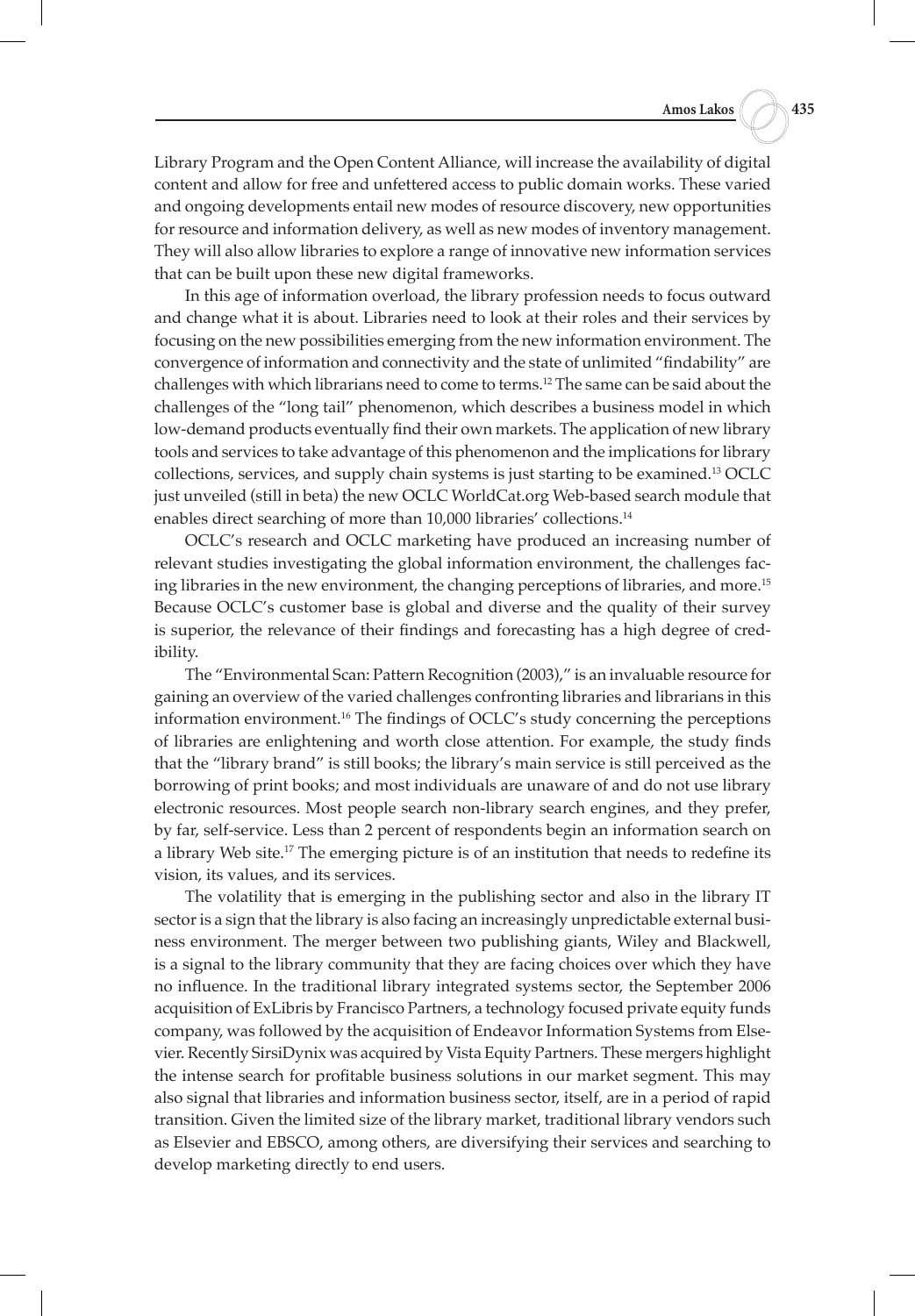These external environmental forces necessitate renewed examination of the library's future as a viable information framework. Jerry Campbell examined a number of possible future roles for the academic library. He stated:

Because of the fundamental role that academic libraries have played in the past century, it is tremendously difficult to imagine a college or university without a library. Considering the extraordinary pace with which knowledge is moving to the Web, it is equally difficult to imagine what an academic library will be and do in another decade.<sup>18</sup>

In essence, Campbell is questioning the survivability of the current model of the academic library, but even he does not directly deal with the place of assessment in the future of the academic library.

James Neal examined the issue of the changing skills needs of the library profession, questioning the current relevancy of the MLS and the blurring of the "status" of professional staff, but he really was asking for a genuine effort at examining the kind of skills the profession would require to remain viable.19 At the Greater Western Library Alliance Conference on February 27, 2006, Neal continued to examine the macro issues that information technology and scholarly communication pose for the future relevance of the academic research library. He identified 24 "imperatives," some of which are relevant to the discussion on the future assessment in libraries. Among the issues he listed were the need to focus on institutional expectations, on measures of user satisfaction, on measures of success, on assessing the impact of library collections and services on an ongoing basis, on the measures of cost effectiveness, and on the need to continually be able and willing to make difficult choices.<sup>20</sup> He discussed the shifting values of the library, a discussion of which is quite controversial for a large part of the profession. Imperative 22 discusses the need for academic libraries to "prepare for accountability and assessment."

Neal repeated some of these observations in a somewhat different format at the Taiga Forum, a meeting of Associate University Librarians that was organized to

develop new solutions, evolve to meet changing user expectations, and prepare leaders for the future. Whether…in technical services, public services, collection development, or information technology,…libraries must develop cross-functional vision that makes internal organizational structures more flexible, agile, and effective. …[They] must move beyond the borders and transcend the traditional library organization.<sup>21</sup>

The forum also put together a list of Taiga Forum Provocative Statements, which surprisingly do not mention assessment or analytics.<sup>22</sup>

Another sign that librarians are starting to view the future differently is to be found in two new reports. Both the University of California's Bibliographic Services Task Force  $(BSTF)$  Report<sup>23</sup> and the report prepared by Karen Calhoun for the Library of Congress titled "The Changing Nature of the Catalog and its Integration with Other Discovery Tools"24 question the viability and effectiveness of continuing investments in local library catalogs when other, more effective "collaborative" alternatives are possible and will deliver better services and be more cost effective. The implications of these findings have ramifications beyond "the catalog" since a change in this central library service will have a domino effect on such local library processes as collections, acquisitions, public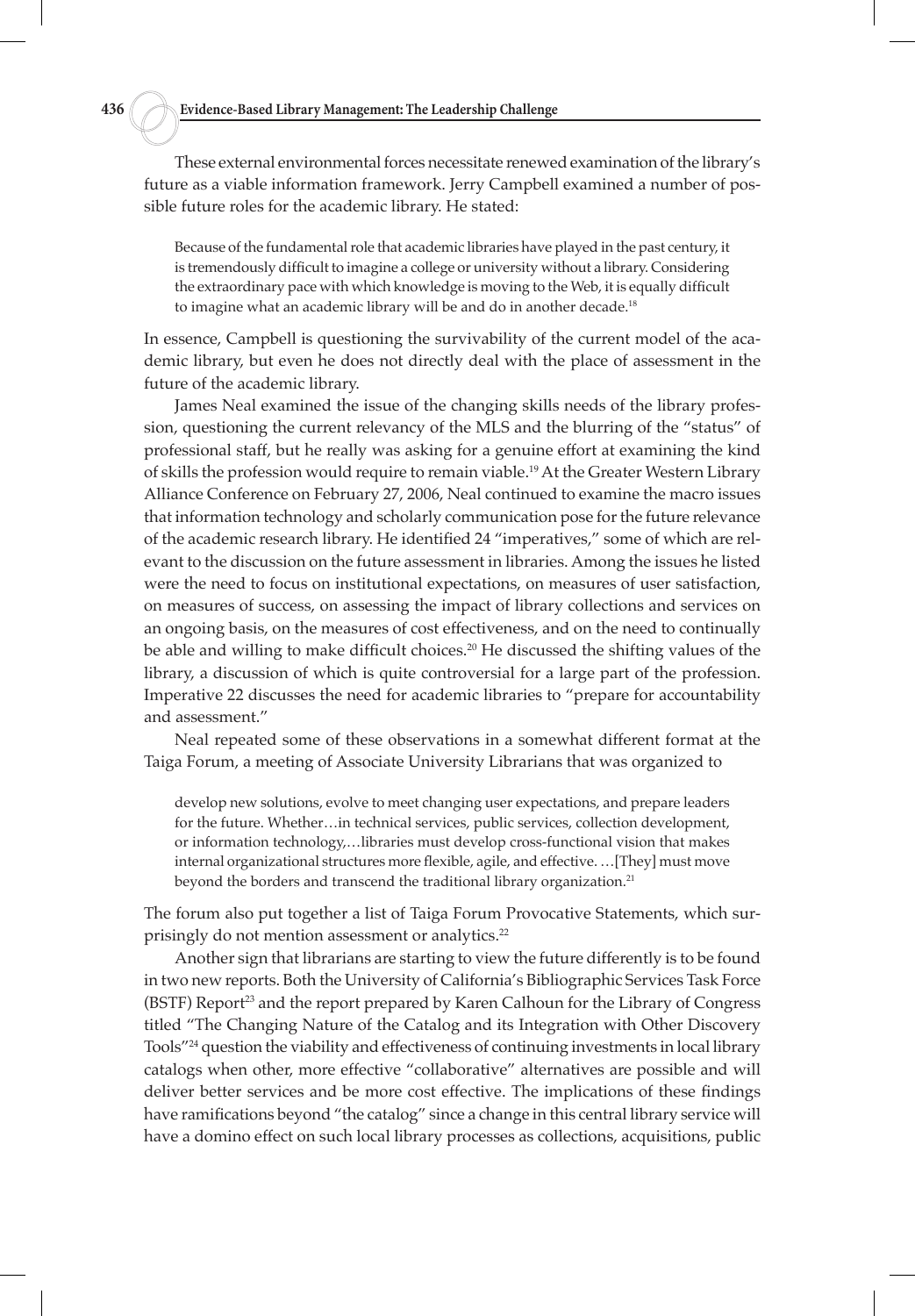services, document delivery, interlibrary loans, and staffing levels—in other words, the future utility, structure, and governance of libraries. These reports reinforce the need to examine fundamental library goals and processes as well as the need to move from the local processes and services to collaborative ones.

There are additional examples of discussions by leaders in higher education and research libraries that point to a growing awareness about the "ambiguous" future of the research library and even of the research university. "The Research Library in the 21st Century Symposium" that took place September 11–12, 2006, at the University of Texas Libraries, University of Texas at Austin, is an impressive example of the increasingly more realistic discussions regarding the future of the research library.<sup>25</sup> This is especially the case as these questions have far reaching implications not just for the libraries as institutions but also for the future of learning, research, and the preservation of scholarship and information for future generations. A new report of the ARL Task Force on New Ways of Measuring Collections deals with the future of measuring research collections and, among its conclusions, shows a growing awareness among research library directors about investing in data and analytics frameworks for better management and decision-making regarding library resources in the future.<sup>26</sup>

#### **New Library Assessment Services and Tools**

In conjunction with these macro library developments, there are a number of new assessment tools and associated services that have the potential to enable libraries to better understand the resources and services they deliver. I will list some of the more visible ones.

Reporting software and services, particularly for collection management, are emerging. Over 10 years ago, I identified the utility of using business intelligence software such as COGNOS to create reporting and analysis modules for libraries to better manage their collection and technical services. In the last two years, we are at last seeing many ILS companies who, in collaboration with various business intelligence software companies, are developing more mature library reporting modules. Endeavor has worked with COGNOS to bring out Voyager Analyzer, "a comprehensive reporting and analysis system. …[A] powerful Web-based system [that] enables a library to make data-driven decisions regarding their library collections."27 SirsiDynix makes available the Director's Station module that uses one of today's leading business intelligence technologies, to "enable libraries and consortia to maximize the value of data already available on their institutions and to make informed, data-driven decisions by providing a unique, customized view of…[an] institution's activities and operations."28 SirsiDynix has a companion product for Director's Station, the Normative Data Project for Libraries (NDP), "whose goal is to compile transaction-level data from libraries throughout North America; to link library data with geographic, demographic, and other key types of data; and, thereby, to empower library decision-makers to compare and contrast their institutions with real-world industry norms on circulation, collections, finances, and other parameters."29

In order to enhance its real-time and on-demand report management capabilities, EBSCO, a worldwide leader in providing information access and management solutions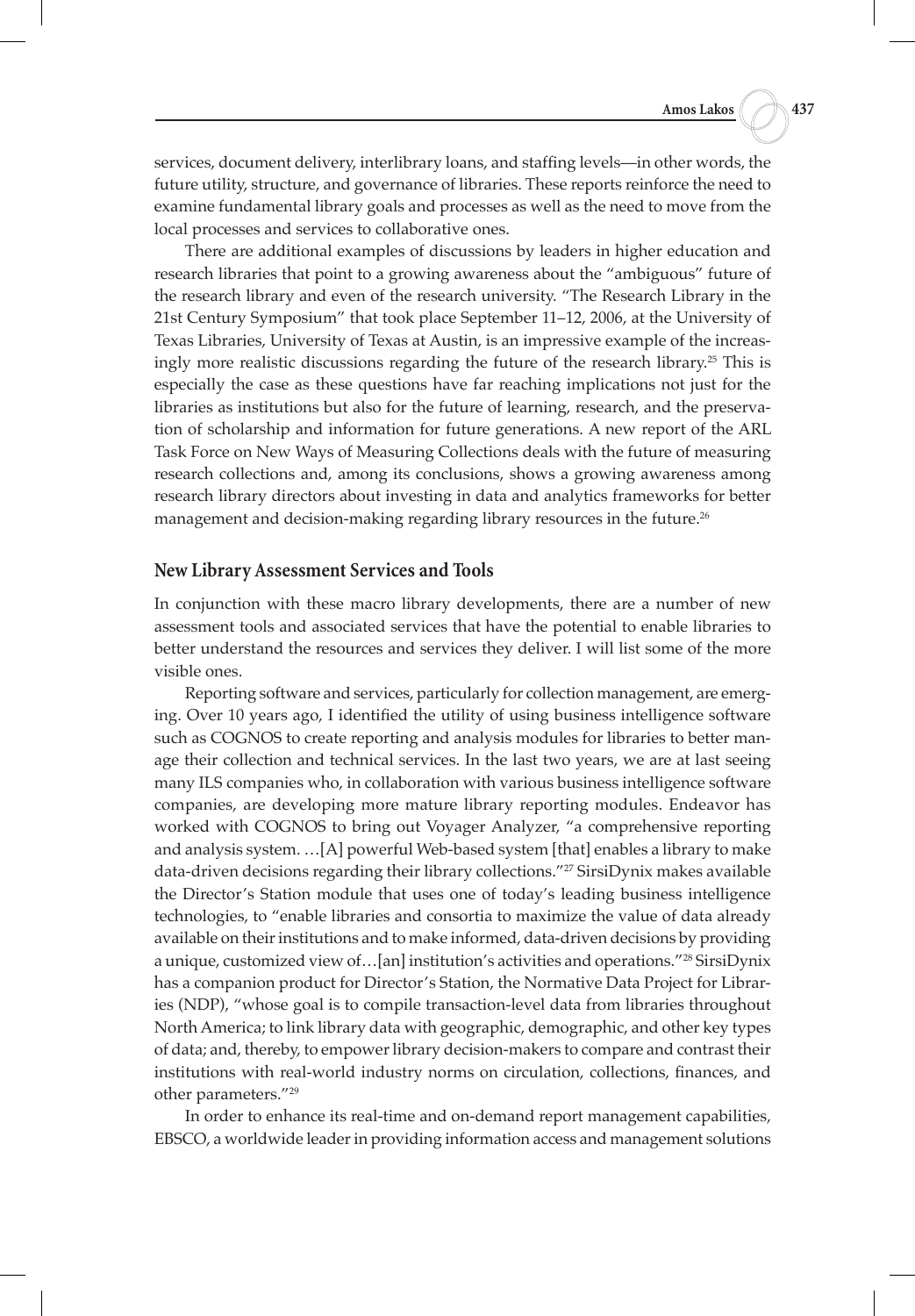through print and electronic journal subscription services, research databases, and more, is partnering with WebFeat and with MPS's ScholarlyFacts. By integrating WebFeat Express into Ebsco's A-to-Z serials management service, it enables its customers to apply WebFeat's SMART (Statistical Measures Available Real Time) to track use and generate reports.30 Additionally, through a new partnership, use statistics for EBSCO*host* Research Databases are available from ScholarlyStats.<sup>31</sup>

Serials Solutions, a company that delivers tools and services for managing library electronic resources, has a product named Overlap Analysis, which enables a library to generate an unlimited number of statistical reports to evaluate current database subscriptions and make future collection decisions. The company is also currently developing, for early 2007 delivery, an aggregation and reporting system for use statistics, named COUNTERcounter that combines Project Counter vendor statistics files with resource cost details and other metadata from the Serials Solutions knowledge base. COUNTERcounter will store and normalize the data and provide a user-friendly reporting tool to answer librarian's questions about how much use a resource gets and how much it costs per use. All these tools are now integrated into Serial Solutions 360, which integrates all their e-resource access and management services into one consolidated package, delivering robust analytics capabilities.

Serials Solutions has developed for early 2007 delivery an aggregation and reporting system for usage statistics named 360 Counter that combines Project Counter vendor statistics files with resource cost details and other metadata from the Serials Solutions knowledge base. 360 Counter will store and normalize the data and provide a userfriendly reporting tool to answer librarians' questions about how much use a resource gets and how much it costs per use. It will enable a library to generate an unlimited number of statistical reports to evaluate current database subscriptions and make future collection decisions.32

OCLC developed the WorldCat Collections Analysis module, a "Web-based service that provides analysis and comparison of library collections based on holdings information contained in the WorldCat database," which can be used for benchmarking library collections, rethinking collection budget allocations, and collaborative collection development purposes.<sup>33</sup> The implications can be far reaching for planning, budgeting, document delivery, staffing, and so on.

One example of consortia analytics activities is work done at the Ontario Council of University Libraries (OCUL), which has developed the Scholars Portal Statistics framework that is capable of creating reports for the 20 member libraries. Scholars Portal was launched in 2001. The portal provides access to networked electronic resources purchased consortially by 20 Ontario universities. The assessment team at OCUL partnered with the Association of Research Libraries Statistics and Measurement Program to utilize Brinley Franklin and Terry Plum's innovative survey methodology, Measuring the Impact of Networked Electronic Services (MINES), to assess the impact of the Scholars Portal on the academic community in 16 Ontario libraries. The 2004–2005 implementation of the MINES Survey at OCUL provided a wealth of information that has helped identify patterns of use of electronic journals, and it provided valuable user opinions from all the consortia libraries.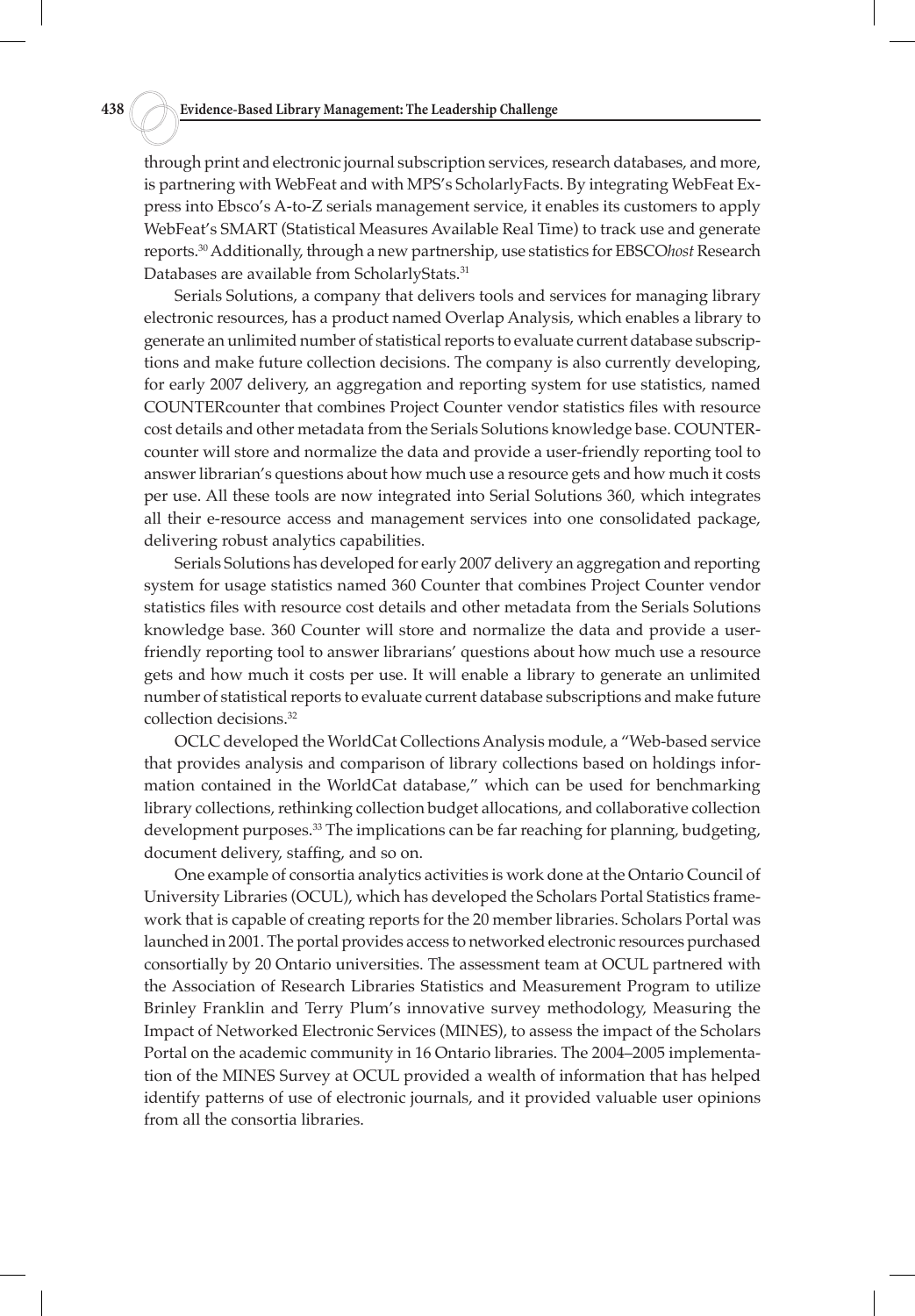Through the Scholars Portal Web site, OCUL library staff can retrieve a wealth of data on the use of locally loaded resources.<sup>34</sup> This provides a clear indication of the degree to which Scholars Portal is meeting the needs of an institution's users. To better understand the complete use of OCUL electronic resources, use data from multiple data sources and vendor systems are being incorporated into a database and mined through data analysis tools.

Another interesting Scholars Portal module is RACER, which stands for "rapid access to collections by electronic requesting."35 It is a Fretwell-Downing Inc.'s VDX (Virtual Document Exchange) software implementation that enables an interlibrary loan requesting and management system through the Ontario University Virtual Union Catalogue. The module also enables members to create statistical reports.

Another relatively new service is from MPS Solutions. Called ScholarlyStats, it allows libraries to outsource the administration of the use statistics and analysis of electronic resources. It provides libraries with a single point access for a range of vendor-generated use statistics. This off-the-shelf solution solves the challenge of getting one overview of the use of resources from many different vendors.<sup>36</sup>

A similar service comes from Library Dynamics, which employs visualization capabilities, enables libraries to analyze and manage library collections and resources, and also benchmark collections*.* The product analyzes and compares collections for decision support.<sup>37</sup> As a good example of collaborative ventures, Library Dynamics is partnering with Blackwell Book Services; its capabilities enhance Blackwell's Collection Management Services in delivering value-added analytic capabilities while, at the same time, making good use of Blackwell's superior marketing power.

Another library systems vendor, TLC, has partnered with COGNOS "to provide users of its ILS, Library.Solution, with the most up-to-date Web-based reporting system available. Cognos' ReportNet, coupled with Library.Solution's Oracle-powered database, delivers a full set of pre-written reports, lists, and notices to support out of the box most library reporting needs."38 This and the other above-mentioned examples of

partnerships and solutions are just a snapshot of developments that may be superseded by the time this article gets published.

Spotting a potential market, some library consultants are offering statistical analytics and reports as part of their services. The listing of analytical tools available for libraries is growing and points to a number of new and alternative **Acquiring external analytical services may become a way to solve the skills and resources dilemmas facing libraries . . .** 

assessment-management options available externally to the local library. Acquiring external analytical services may become a way to solve the skills and resources dilemmas facing libraries that wish to integrate assessment and analytics services into their decision-making framework.

#### **Additional Relevant Library Assessment Research**

Susan Beck's 2003 paper, "Making Informed Decisions: The Implications of Assessment," grappled with the question of the impact of assessment on library management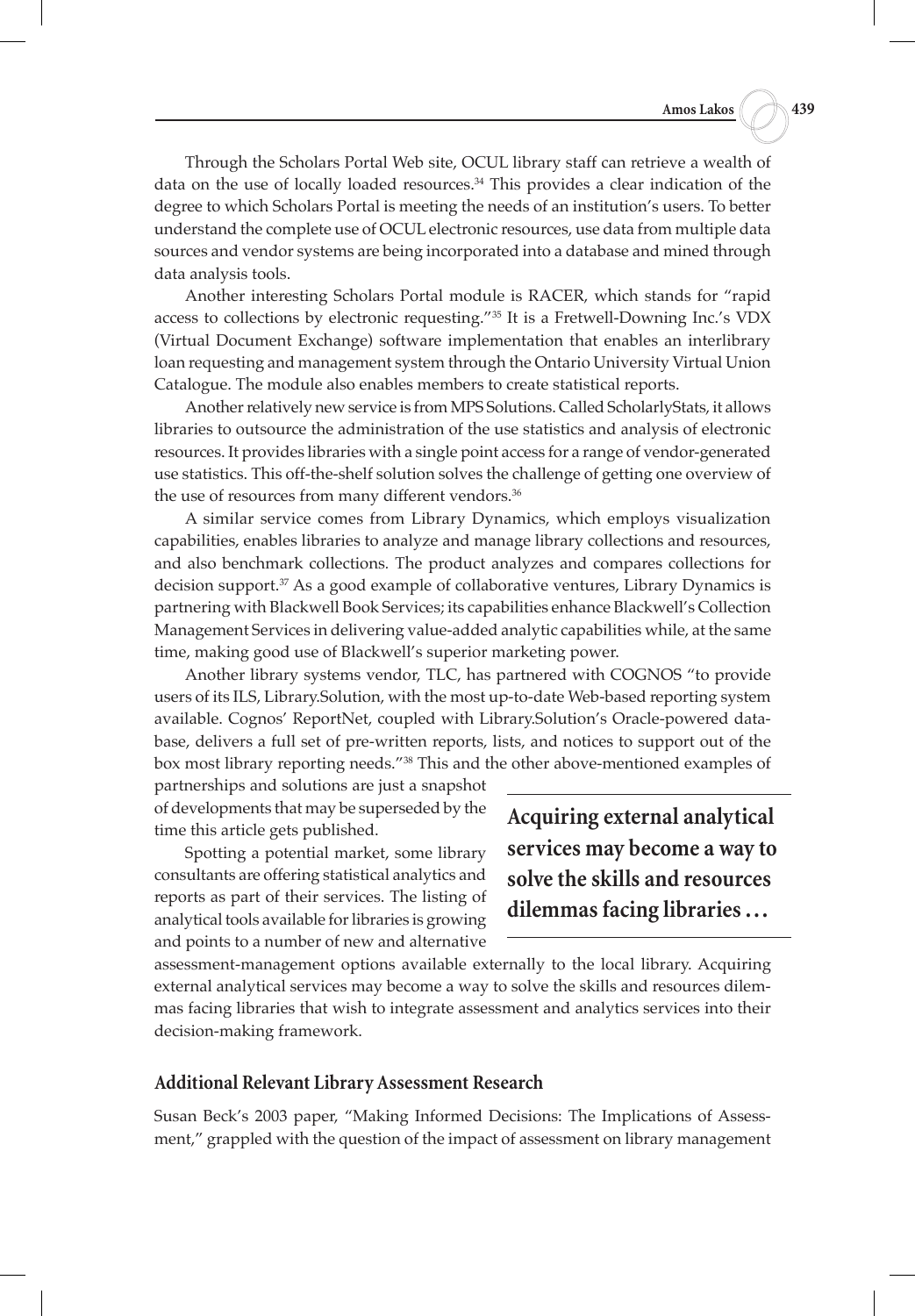and decision-making and the degree to which assessment data have influenced change. Beck conducted interviews at a number of ARL Libraries. She cast her questions wide, attempting to examine issues of institutional accountability, governance, existing assessment activities, impact of assessment data on decisions, the planning process, time spent on assessment, the cost of assessment, and more. Her paper lists a number of preliminary conclusions—which, in my view, are quite optimistic, especially regarding successful integration of a culture of assessment into everyday processes, given that the concept of culture of assessment is new. Beck recognized that there is acknowledgement of the need for increased assessment activities and for the creation of frameworks to translate knowledge into decisions at the local level. She is in the process of analyzing her data further.<sup>39</sup>

The preliminary results of a six-university study conducted in 2003–2004 by participants in the UCLA Senior Fellows Program entitled "The Centrality of the Library: Views of Presidents and Provosts" were presented at the 12th ACRL Annual Conference in Minneapolis, Minnesota, April 8, 2005, by Beverly Lynch, UCLA; Catherine Murray-Rust, Colorado State University; Susan Parker, UCLA; Deborah Turner, University of Washington; Diane Walker, University of Virginia; Frances (Fran) Wilkinson, University of New Mexico; and Julia Zimmerman, Ohio University. They observed that university presidents and provosts have some fondness for the concept and phrase of "the library

**Administrators view the library differently from faculty and academic departments because libraries do not collect data comparable to the academic departments, such as course and major enrollment data.**

is the heart of the university," but—in the past decade or so—their attention has turned to the more practical matter of expecting the library to demonstrate its value to the teaching, learning, and research missions of the university. It seems that senior university administrators get their library information primarily from their local library directors, and they are mostly concerned with campus budgetary issues. The group also reported that

administrators view the library differently from faculty and academic departments because libraries do not collect data comparable to the academic departments, such as course and major enrollment data.

One of the more ambitious activities undertaken to find practical approaches for libraries to develop and sustain effective assessment has been conducted through the ARL Statistics and Measures Program, under the leadership of Martha Kyrillidou.40 Of particular importance are the various new measures initiatives introduced by Carla Stoffle, University of Arizona, that defined and supported the collection of a number of new and more effective performance and impact measures for libraries.41 Some of the more noteworthy projects to mention are—LibQUAL+®, MINES for Libraries, E-Metrics, COUNTER, and learning outcomes.

Hiller and Self reviewed the library literature on use of data in library management and found little evidence of integrated or sustained use in libraries. These findings led to their ARL sponsored "Making Library Assessment Work" project, which has in the meantime evolved into a new ARL service named Effective, Sustainable, and Practical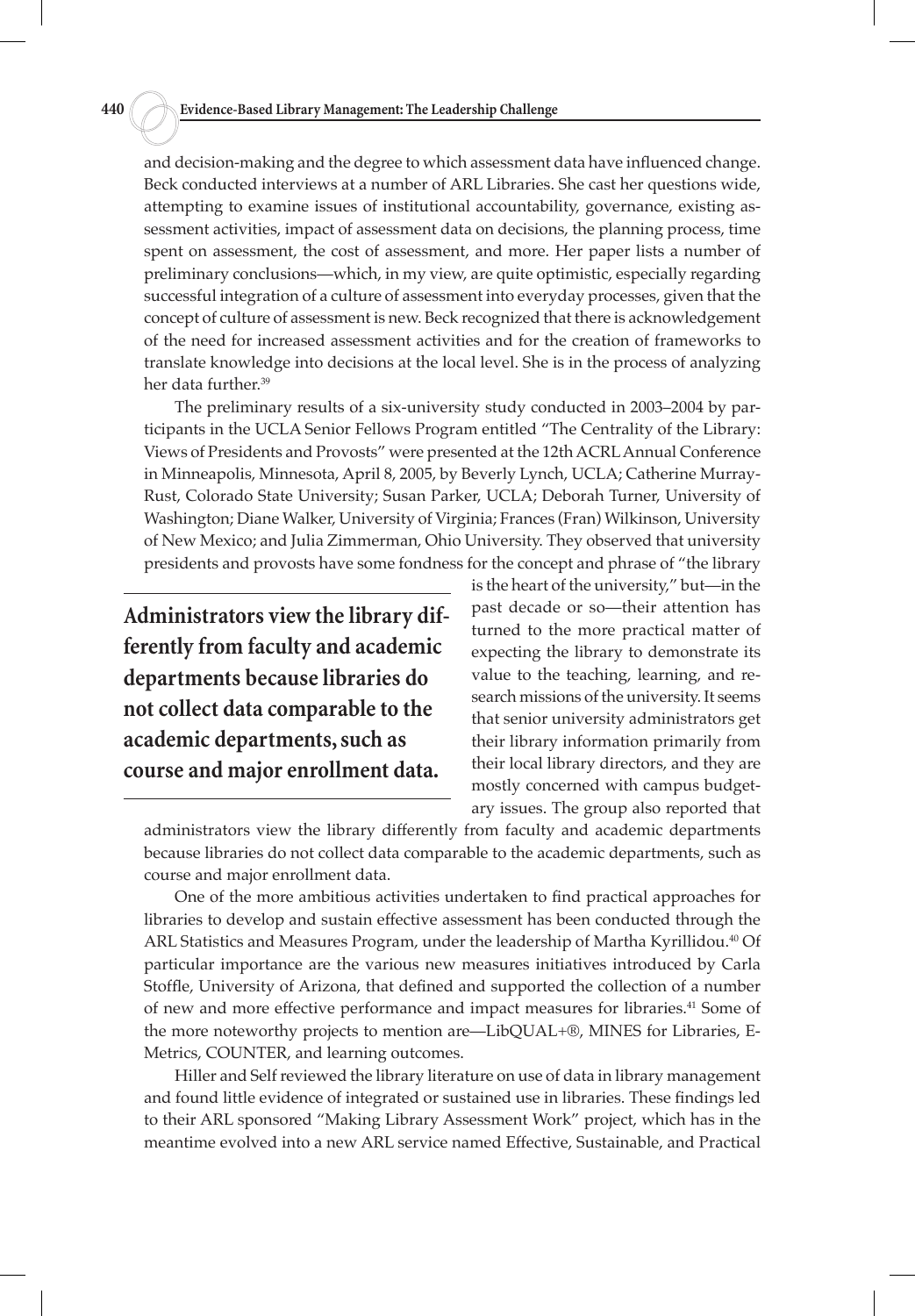Library Assessment service. One of the project goals is to facilitate the organization of local processes and structures to advance the ability of libraries to better collect, analyze, and apply data to the decision-making process.<sup>42</sup>

The rationale and the context of the project is outlined in detail in a *Library Trends* article published in 2004, in which they provide an overview of data use in libraries, organizational barriers to their systematic use, issues dealing with support, and some examples of libraries that have, in their view, successfully integrated data acquisition, analysis, and application into management.<sup>43</sup>

Some of their observations were presented at the 2006 ALA Annual Conference in New Orleans and included:

- Every library is unique, with diverse organizational cultures, which offer opportunities and challenges for successful assessment.
- More assessment work is going on than is being reported internally and externally.
- Important assessment catalysts include: accreditation, facilities renovation, student learning, data-driven administrations, LibQUAL+® results, and the "should be doing this" movement.
- Increase in interest in assessment and analysis is reflected in creation of new assessment positions and groups.

Some of their recommendations were to:

- Involve library staff in responsibility and coordination of assessment
- Create better communications structures and practices
- Prioritize assessment activities; ask critical questions at the start
- Upgrade staff skill base
- Demonstrate the library's value to the research and learning enterprises
- Review internal statistics
- Incorporate data into library management by building management information systems and integrating with campus data "warehousing"

## **Background to the Interviews**

To develop a more informed picture of what I perceive as reticence to use data and analytics in library decision-making, I interviewed a number of library leaders and listened to their experiences and insights about these matters.<sup>44</sup> Since I was mainly interested in a qualitative analysis of their observations, feelings, and views, I focused on short list of library directors, mainly from ARL institutions. This short list was non-random. At least half of the interviewees have started to introduce a culture of assessment within their institutions and continue to advocate the need for assessment and new performance measures in libraries. By concentrating on assessment-oriented directors, I hoped to better understand how much progress is possible in library assessment and data-driven decision-making when there is a comparatively strong commitment to it within the library's top leadership, as well as acquire a better understanding of the challenges to this paradigm.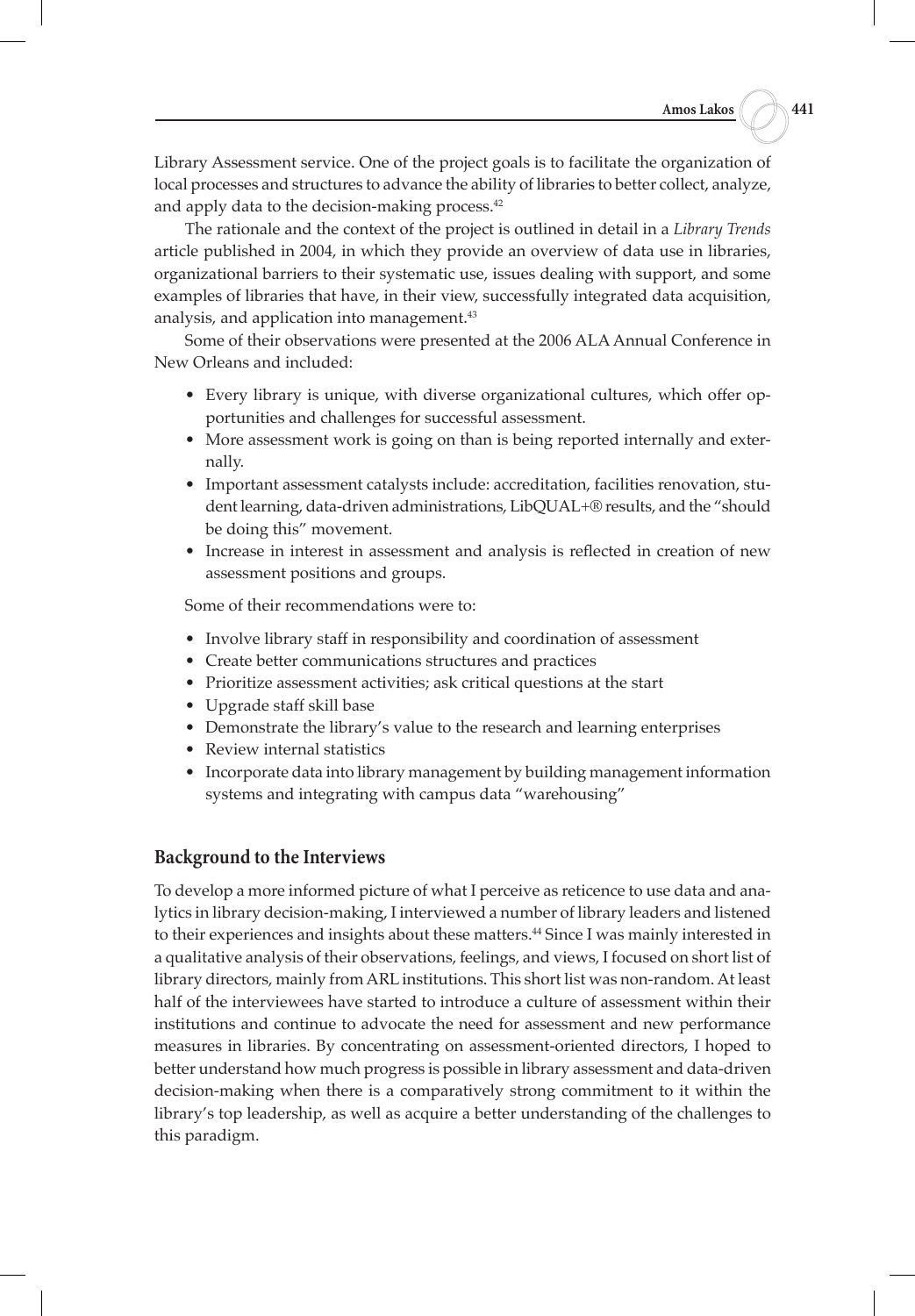As mentioned, my interview sample is drawn from the academic library sector, with which I am most familiar, and most of the results may be viewed as applicable to higher education. However, I believe that many of the behavioral issues are relevant to the library profession as a whole.

I decided to focus on directors of university libraries because they are the primary decision-makers within their library organizations and are primarily accountable for the success or failure of their institutions and also because of the influence they exert on their staffs and on the profession. Their leadership role gives them a commanding influence not only on the culture of the profession but also on the local institutional culture. Librarians have developed, over time, a set of leadership and management styles, a set of organizational structures, and a set of skill sets that are familiar and readily recognized. Our mental model is quite set. Our values are also set and strongly held. Accepted professional values are known and readily applied. Any external change to them is frequently viewed with suspicion. Consequently, changing "how we do business" is impossible without strong leadership. A culture of assessment sounds good, both as a need and a goal, but creating it is difficult for a number of reasons: lack of data collection and data analysis skills, the power of established ways of work, fear, and a general lack of risk-taking in the profession.

#### **The Interviews and Discussions**

I conducted short half-hour discussions around the following questions:

- 1. Where do you get the information or data needed to make your decisions?
- 2. Does your organizational structure have a unit/person responsible for data collection and analysis?
- 3. Do (university) administrators expect data-driven decisions/recommendations/ requests from the libraries?

I contacted a non-random list of 30 university library directors and campus administrators through e-mail. I received positive responses from 21 university librarians and administrators. Seventeen interviews were conducted by phone, and four were conducted in person.

#### **Summary of Interview Results**

The first discussion item focused on sources of available data, what type of data are available, how easy or difficult are the data to collect, the varying levels of available analysis, and the structure or process for data collection, organization, and analysis. The following are some general synopsized results:

• Almost all directors are aware of the kind of data that are collected locally, especially those available for in-house processes and for externally mandated surveys such as the ARL annual data. They tend to focus on budgetary, collections, and collections-use data. They are also aware of the challenges in collecting "qualitative" information, the challenges of e-resources use, and the need for better user feedback analysis.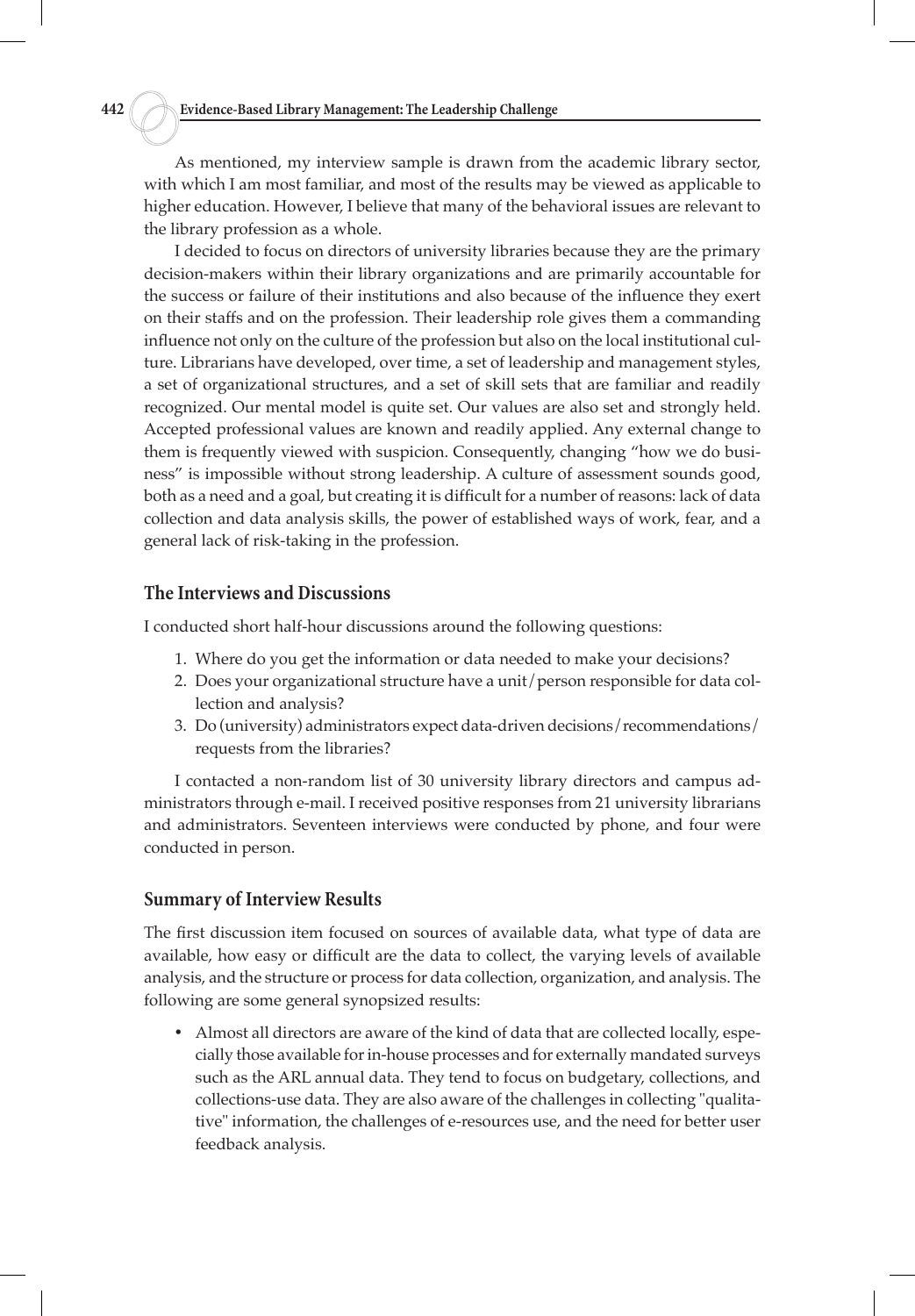- Over half of the interviewed directors are trying to implement electronic and Internet resource data and usage analytics systems.
- All the directors would like to focus on customer expectations, which is evident in their support for LibQUAL+® surveys.
- • Although almost all directors want better cost information, only some mentioned the need for "activity-based costing" information.
- Most directors are not satisfied with their ability to get the data from their staff when they need it. Almost all described resistance from their staff to developing systematic data collection frameworks. They noted considerable negative reactions from staff to their requests for statistical data and distrust by staff, in

general, about the use of these statistics.

- Some directors noted considerable confusion between the need for process analysis and data collection and personnel performance reviews.
- Most directors are aware that collecting and analyzing the data involve a large effort in staff resources but comment

**Most directors are not satisfied with their ability to get the data from their staff when they need it. Almost all described resistance from their staff to developing systematic data collection frameworks.**

on the lack of analytic skills, interest, and time of their current staff.

- Some directors noted that ARL rankings are still expected by the campus administrators. Administrators from libraries that consistently appear in the upper tier in the ARL rankings see no need to move away from them, even if they acknowledge that these ranking as meaningless.
- • Some directors expressed an awareness of their own personal difficulties with systematically using data and analysis in their own decision-making processes. They acknowledged that, even when they had a data framework, they did not use it while making decisions. They wondered whether established work practices, such as relying on intuition and on "accepted" assumptions, were more difficult to change and overcome than they originally expected.
- Most directors expressed the desire for more staff with skills for data management and analytics.
- They all agreed that the quality of decisions would be better, more reliable, and more effective if based on actual data and trend analysis.

The second discussion item focused on the creation or the availability of some kind of organizational framework or staff position with responsibility for data collection. Implicit in this question was the creation of some kind of management information system (MIS), a data warehouse, or data farm.

About half of the interviewed directors indicated that they are already creating positions that concentrate on assessment activities. The content and goals of the positions vary; they can include data collection, coordination of surveys, creation of reports, analysis, or other duties.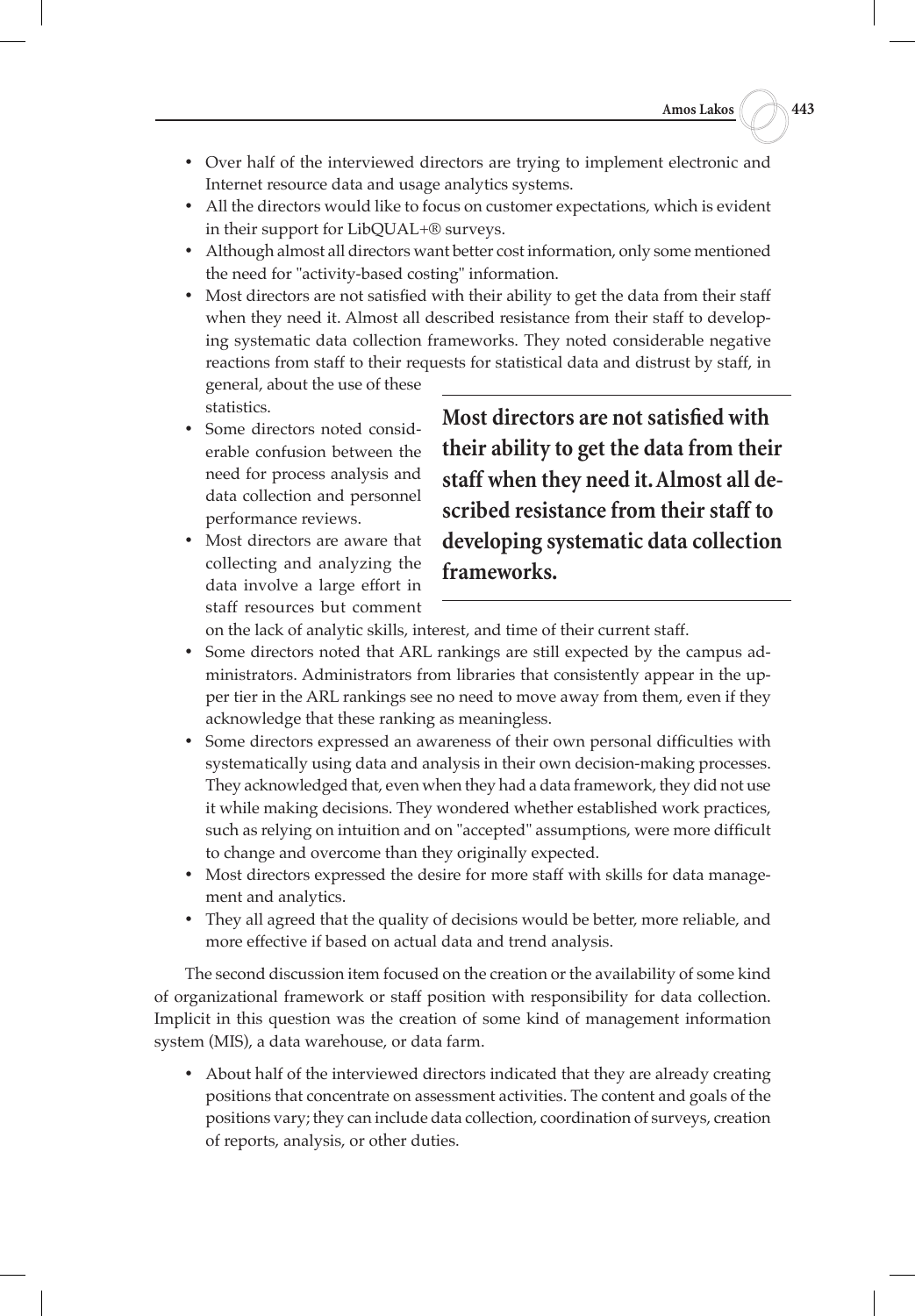- The position titles and responsibilities vary. Some of the full-time positions have titles such as director of assessment and planning, librarian for research and communication, process improvement officer, assessment officer, or statistics and assessment coordinator.
- Most of the current assessment positions are part time or are part of an AUL position. It is not yet clear how effective the part-time positions are, but the trend of actually creating these positions is encouraging.
- • Creating a dedicated team for assessment such as the team at the University of Virginia is unique. Most interviewed directors do not perceive that they have financial resources or the human resources for such a framework.
- Reporting lines for assessment staff vary—only a minority report directly to the university librarian.
- Most library directors are pleased with the results from the assessment frameworks they have created.
- • A minority think that just embedding assessment responsibilities as part of a senior administrative position (such as an AUL) will eventually produce some results.
- • Those directors who do not have such assessment frameworks or positions note the following challenges that, from their perspective, seem to be mainly internal and concentrated within the professional librarians but also related to the professional culture:
	- 1. Ongoing internal staff opposition to such a position or undertakings
	- 2. Staff not used to working with data and not interested in working with data and assessment
	- 3. Lack of skill sets in project management, accounting, information technology, analytics, statistics, and so on
	- 4. Lack of staff vision and lack of a risk-taking culture, especially a reluctance to stray from traditional library positions
	- 5. Difficulty of integrating such a position into the existing organizational culture

Most directors are aware that a management information system (MIS) or some other assessment framework will cost in excess of \$100,000 per year. Most are willing to consider this expenditure as a positive investment.

- Most of the interviewed directors were aware of the difficulty in shifting positions (costs) from traditional library frameworks and positions to new services and areas of focus.
- In an ideal world, in the absence of the above mentioned challenges, the interviewees expressed the following wishes:
	- 1. Over half would like up-to-date data on their desktop (close at hand).
	- 2. All respondents expressed the need to focus more on local user behaviors and expectations.
	- 3. Many directors acknowledge the need for their position to focus more on long-term trend analysis.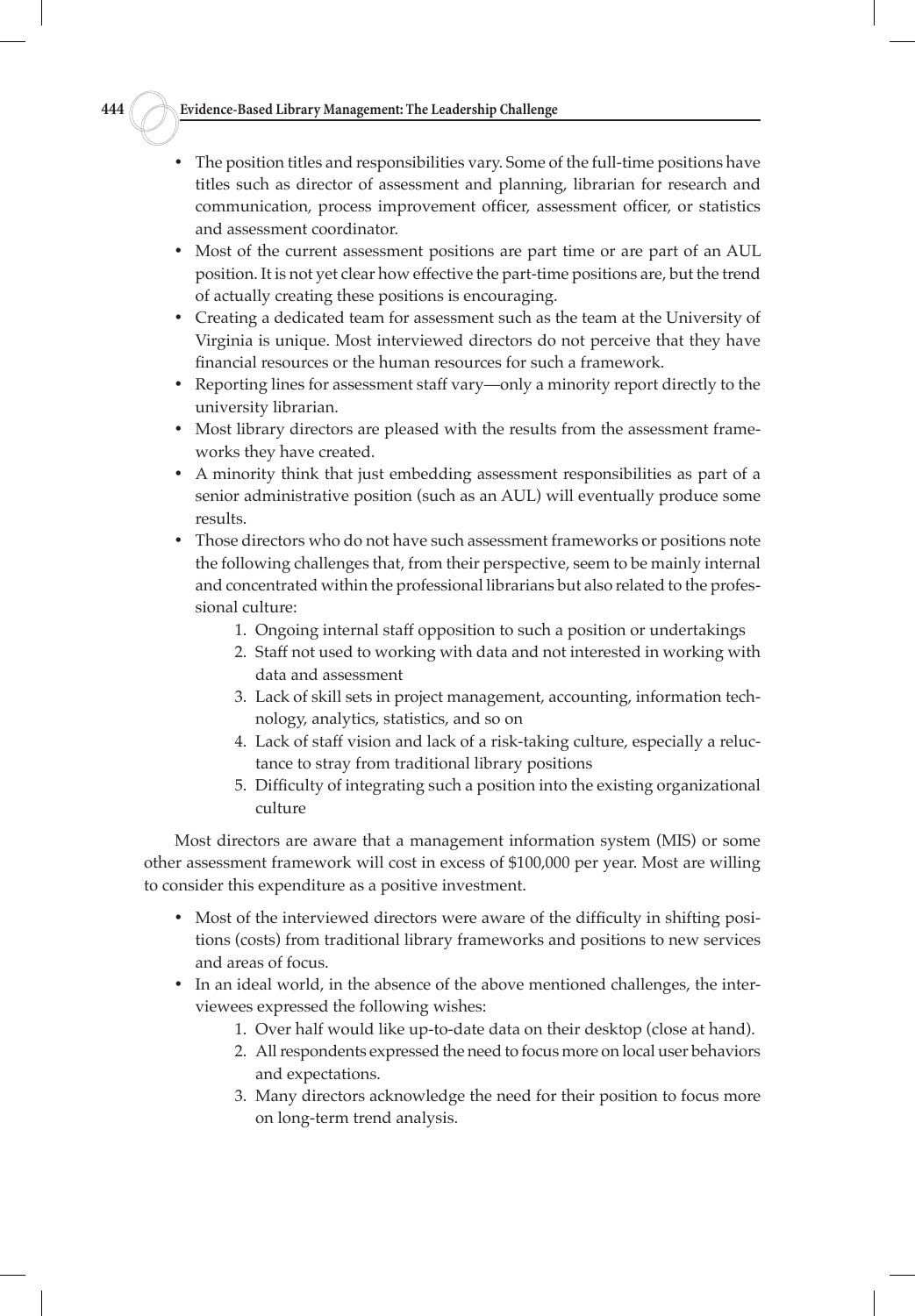- 4. Most mentioned the need to move away from traditional performance measures to focus more on campus learning and research-impact measures.
- 5. All directors mentioned the need for budgetary and cost data, yet only a minority mentioned their need for activity-based costing data.
- 6. All directors are aware of the need to focus mainly on electronic and digital services and their impacts.
- 7. Most directors are aware of some library management information services (MIS) frameworks but preferred to be part of a campus based MIS.
- 8. Almost all directors wish to have more readily available regional and national data and benchmarking studies.
- 9. Some directors identified the University of Virginia assessment framework and the University of Pennsylvania Datafarm as models to which they aspire.
- A very small minority preferred to stay at arm's length from assessment and would work through existing staff structures to eventually develop some assessment capabilities.

The third discussion item focused on the library expectations of campus administrators, especially regarding data-based analysis and reports.

• Most senior campus administrators do not expect reports with detailed data.

Some senior administrators, especially from research institutions, are still very interested in any type of institutional rankings or benchmarks, even when they are aware that they are irrelevant or incorrect.

- • Most senior administrators expect mainly budgetary information.
- • Some directors identified interest from their campus administrators in impact data related to learning outcomes but acknowledged that the library is not yet viewed as central to these outcomes.

**Some directors identified interest from their campus administrators in impact data related to learning outcomes but acknowledged that the library is not yet viewed as central to these outcomes.**

- A minority of campuses have campus-wide data frameworks; and, at those institutions, there is more expectation for real data from the library. It seems that interest in these analytics frameworks is dependent on the personal experiences and interests of campus leadership.
- Many library directors developed relationships based on trust and personal confidence with their superiors. These relationships are not based on the availability or lack of data and analytics.
- Senior administrators' expectations from the library are based mainly on local institutional culture or on the personality of the senior administrator.
- Library directors invest time and effort in studying and adapting to the personal qualities of their superiors. They understand the importance of understanding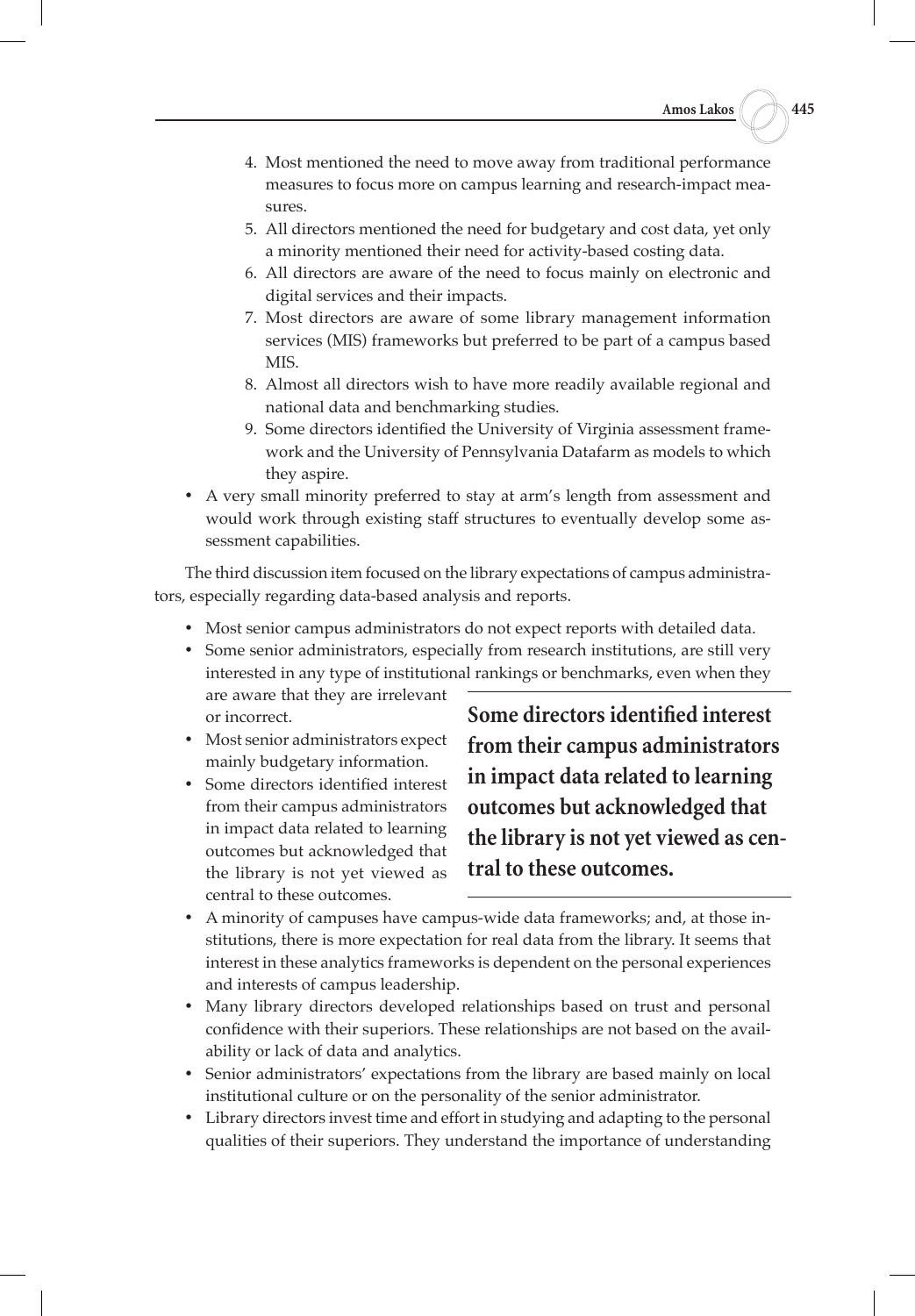and using this knowledge for their own and the library's success at the institution.

The following are some general conclusions based on these interviews.

- Senior university administrators are focused on faculty, research funding, student learning and life. The library is not always viewed as directly connected to these issues or as a central priority for university administrators.
- • Assessment or analytics is not currently a central cultural tenet of universities. The importance of assessment initiatives are dependent on parent institutional culture and needs. This lack of institutional culture is central to the slow development of a culture of assessment in libraries.
- The library profession is challenged in recruiting in large enough numbers librarians with statistical and other analytical and IT skills. Library directors are very concerned about the lack of candidates with these skills from inside the library profession, as well by the resistance of existing librarians to the recruitment of staff who possess such skills without an MLIS to the "professional" ranks.
- Library leaders have succeeded in their careers without having an assessment framework. This may be one of the main reasons for the slowness in creating local structures for analytics. Past managerial success and entrenched management structures and workflows may account for the challenges posed to library leaders in integrating available data and analytics into their decision-making frameworks.
- Library leaders are aware of the need for an assessment culture and framework but are stymied by lack of vision and legacy systems and staff. Some library directors express exasperation with the level of staff pushback to assessment and to change initiatives that seem to fly in the face of established library "values."
- • Library directors are slow in identifying external sources of analytics, reports, and skills as alternatives for lack of local services. Learning from other non-library industries and allowing for imagination to thrive may help.

## **Forecasting Five to 10 Years Ahead**

The rapid growth of the information economy is transforming the educational, media, and publishing frameworks and businesses. At the same time, external pressures on educational institutions by their stakeholders (students, parents, governments, accrediting bodies and boards, and so on) will force them to focus on delivering measurable research and learning outcomes. It is very possible that the speed, quality, and inevitability of technological change will be the primary driver of educational change. Studies relating to the changing ways young people adopt, adapt, and use information are straining the capabilities of educational institutions to anticipate, predict, and plan. All these forces—together with the increasing influence of the accountability movement's power inside the walls of higher education—may signal that, as the goal of demonstrating measurable "evidence of student learning" becomes universally accepted, libraries may have to refocus their services and work processes toward helping achieve this goal. The potential changes relevant to the future of libraries need to be understood within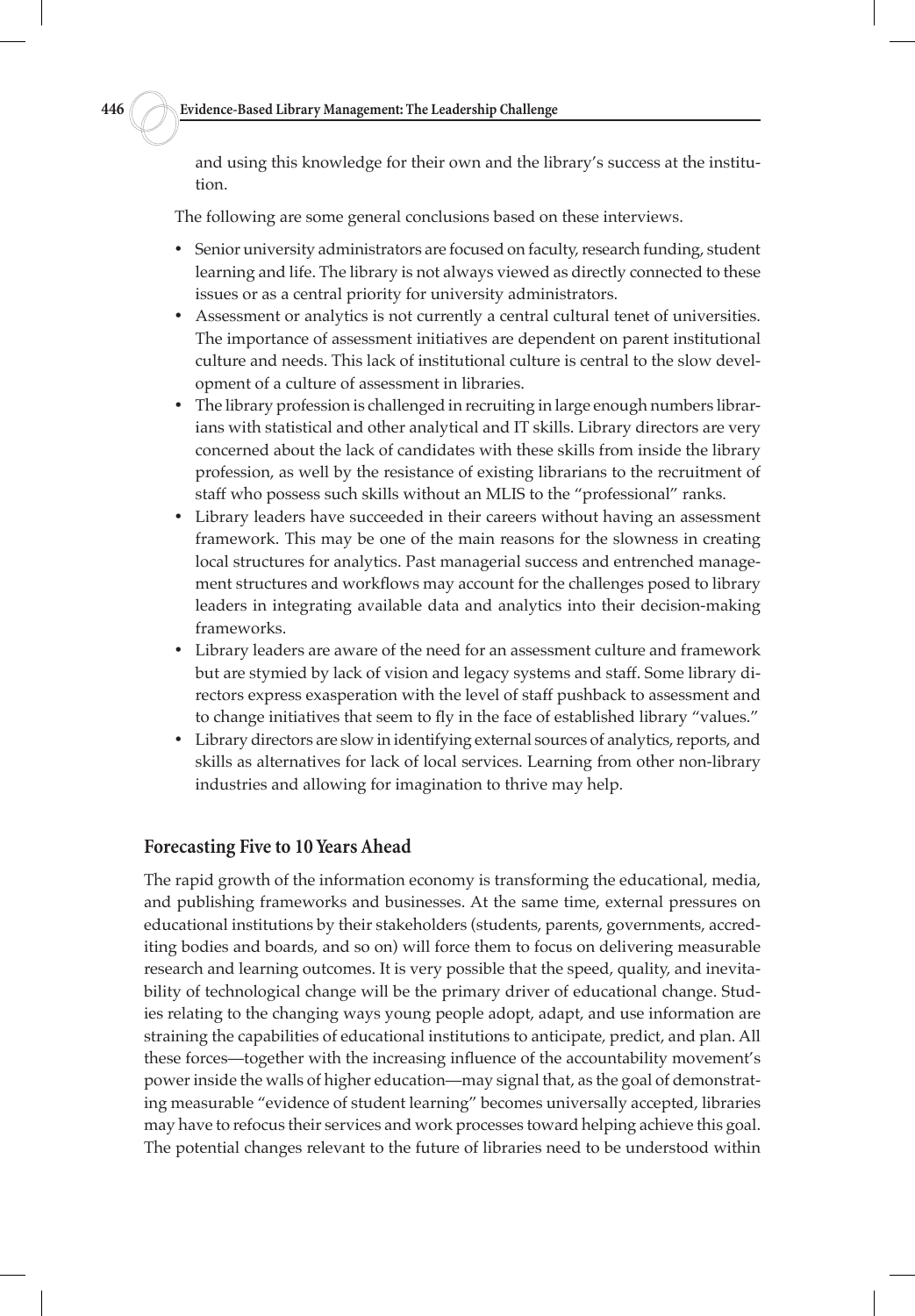this context. The need to demonstrate measurable evidence will eventually force librarians to change their vision and values and, as a result, develop services and processes that are based on working toward realistic learning, research, and scholarly outcomes. Only clarity of purpose will inform the skills needed within the profession to deliver the requisite services efficiently and effectively. Librarians will have to be able to learn to measure the right things and change from a culture of intuition-based decision-making to a decision-making framework based more on evidence, analytics, and results.

# **The Centrality of Leadership**

Taking all the above-mentioned factors that influence the library environment into account, I want to forecast the future relating to assessment in libraries. Effective implementation of data-driven and evidence-based decision-making requires vision, leadership, and risk-taking. This leadership depends on character, understanding of economics, changing technology, and expected impacts. Without focused, effective, and supportive leadership, assessment and evidence-based management will not scale. Without direct and consistent support from the library director, assessment activities lose traction and do not penetrate the local library culture. Local assessment frameworks cannot succeed without continuous support from library directors. Leadership needs to demonstrate purpose, consistency, and determination in the use of evidence-based management. Leaders need to walk the talk.

## **The Need for New Skills and Practices in the Profession**

Lack of needed analytical skills is a key argument for outsourcing local analytics. Only a reevaluation of library outcomes can enable institutional reorganization that will incorporate analytics into its framework. From the current perspective, it seems doubtful that the profession will have enough skilled personnel to sustain healthy local analytics and assessment work. The importance of the availability and use of activity-based costing and cost-benefit analysis will increase. Evidence-based decision-making has to be built into efficient, effective, and continuously examined practice and process framework.

## **The Move from Local to Networked and Collaborative Systems and Services**

The self-contained, independent local resource and service model is not sustainable in the new information framework. Collaborative frameworks (consortia, state, national, and global) will be organized to maintain, analyze, and distribute analytics to local members (local libraries). Only by leveraging collaborative-networked knowledge bases that are more accurate and more cost effective will libraries be able to deliver needed services in a timely and cost-effective way.

Local libraries will need to transition from a competitive resource framework to a collaborative model. Library consortia and other collaborative frameworks will fill the current analytics gap, building analytical frameworks from which they will distribute reports and analyses as needed to their members. Possible examples include the Ontario Council of University Libraries, OCLC Research and Marketing, and the California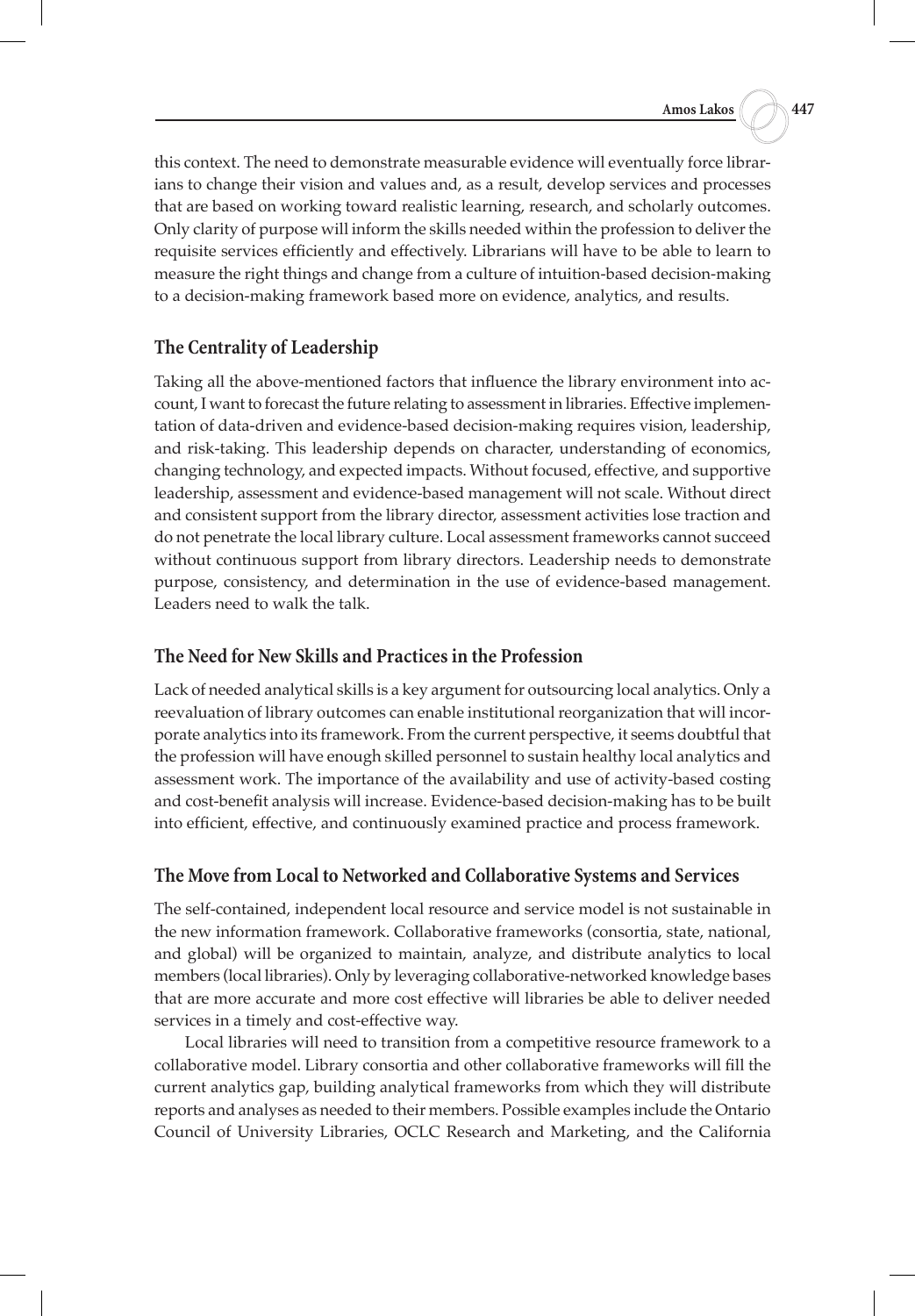Digital Library (CDL) Communication, Outreach, and Assessment Programs. Increased capability for leveraging large information networks for services and analytics may make local assessment frameworks redundant. The information environment is increasingly networked and, because of this, most data can be networked and generated for local use. This transformation will also need an institutional and professional culture change.

# **Outsource or Acquire Analytics and Reports as Needed**

Most local statistical- and user-information analytics and reports will be outsourced either to a (local) consortia or external professional services. Libraries will buy information and reports as they need them. Library leadership will need to transition from trying to do everything with local resources to buying services as needed. Finally, understanding the costs as well as the opportunity costs and the need to build and maintain cost-effective systems will become part of library values.

*Amos Lakos is librarian at the Rosenfeld Library, Anderson School of Management, University of California Los Angeles, CA; he may be contacted via e-mail at: aalakos@gmail.com.*

## **Notes**

- 1. Steve Hiller and James Self, "From Measurement to Management: Using Data Wisely for Planning and Decision-Making," *Library Trends* 53, 1 (Summer 2004): 129–38.
- 2. Amos Lakos, Shelley Phipps, and Betsy Wilson, "Defining a 'Culture of Assessment'" (1998–2004), http://personal.anderson.ucla.edu/amos.lakos/assessment/ CulAssessToolkit/Assessdef3-new.pdf (accessed August 15, 2007).
- 3. Hiller and Self, 138–55.
- 4. Lakos and Phipps, "Creating a Culture of Assessment: A Catalyst for Organizational Change," *portal: Libraries and the Academy* 4, 3 (July 2004): 356–7.
- 5. Robert I. Sutton, "Organizational Behavior: An Evidence-Based Approach—Winter 2006**,**" Evidence-Based Management, http://www.evidence-basedmanagement.com/teaching/ sutton\_280\_winter2006.html (accessed July 30, 2007); more about EBM can be found on the Evidence-Based Management Web site, http://www.evidence-basedmanagement. com/index.html (accessed July 30, 2007).
- 6. Jeffrey Pfeffer and Robert I. Sutton, *Hard Facts, Dangerous Half-truths, and Total Nonsense: Profiting from Evidence-Based Management* (Boston, MA: Harvard Business School Press, 2006).
- 7. Ibid., 218–9.
- 8. Uday S. Karmarkar, "Trends in the Global Information Economy" (presentation, Globalization in the Information Economy—The Technology Perspective, UCLA Anderson School of Management, Business and Information Technologies Consortium Conference 2005, Los Angeles, CA, July 22–23, 2005), http://www.anderson.ucla.edu/x7908.xml (accessed July 12, 2007); Uday M. Apte and Hiranya K. Nath. "The Size, Structure and Growth of the U.S. Information Economy" in *Managing in the Information Economy: Current Research Issues*, ed. Uday M. Apte and Uday S. Karmarkar (Berlin: Springer, 2007).
- 9. Uday S. Karmarkar and Vandana Ann Mangal, eds., *The UCLA Business and Information Technologies (BIT) Project* (Hackensack, NJ: World Scientific Publishing, 2006); Thomas H. Davenport, "Competing on Analytics," *Harvard Business Review* 84, 1 (January 2006): 104–7.
- 10. Clayton Christensen, *The Innovator's Dilemma: When New Technologies Cause Great Firms to Fail* (Boston, MA: Harvard Business School, 1996).
- 11. Davenport, 99–107.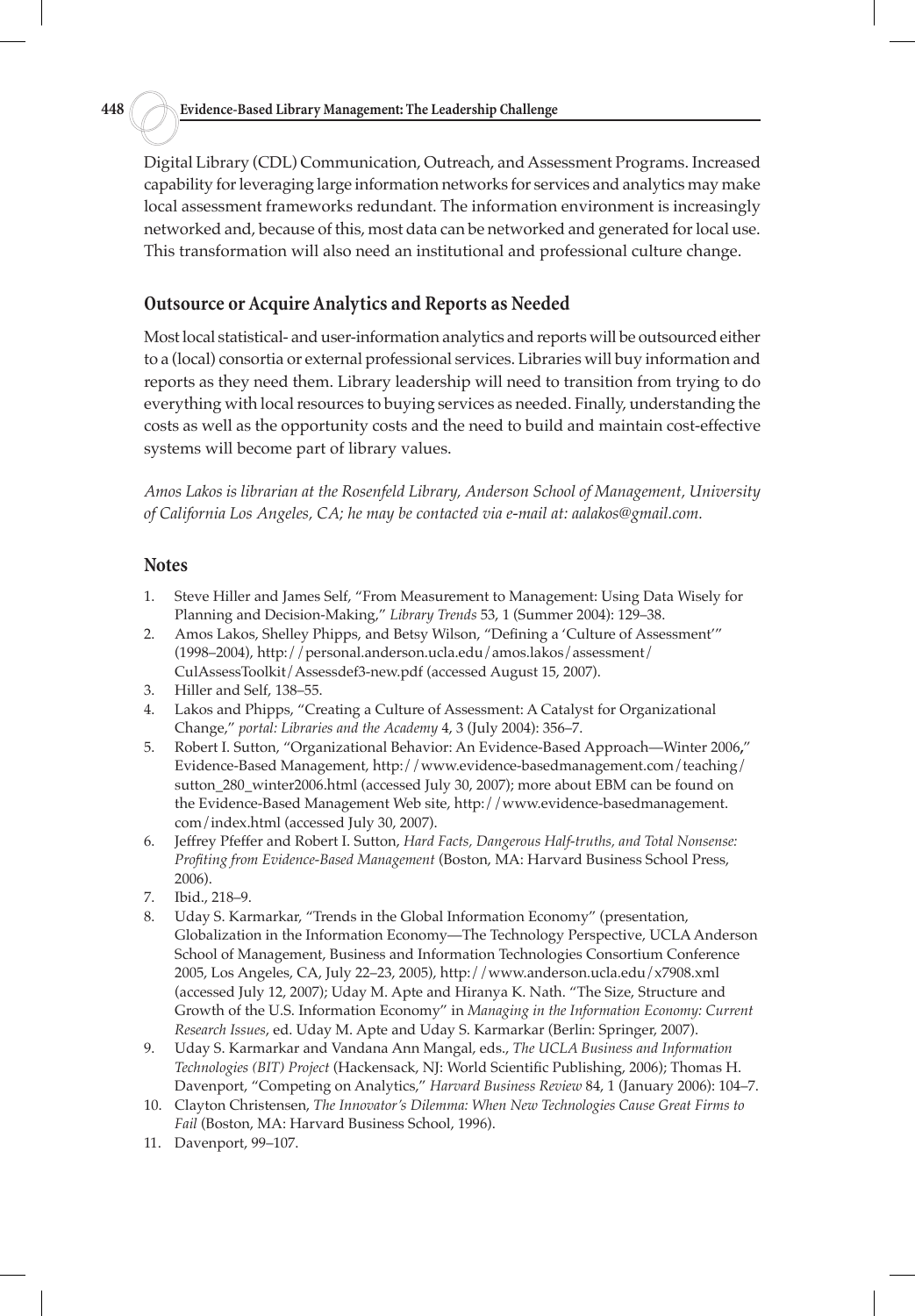#### **Amos Lakos 449**

- 12. Peter Morville, *Ambient Findability* (Sebastopol, CA: O'Reilly Media, 2005).
- 13. Lorcan Dempsey, "Libraries and the Long Tail," *D-Lib Magazine* 12, 4 (April 2006), http:// www.dlib.org/dlib/april06/dempsey/04dempsey.html (accessed July 12, 2007).
- 14. OCLC, WorldCat Beta, OCLC, http://www.worldcat.org/ (accessed July 12, 2007).
- 15. OCLC, Membership Reports, OCLC, http://www.oclc.org/reports/default.htm (accessed July 12, 2007).
- 16. OCLC "Membership Reports: Environmental Scan: Pattern Recognition," OCLC Online Computer Library Center (2003), http://www.oclc.org/reports/escan/ (accessed July 12, 2007).
- 17. OCLC, "Perceptions of Libraries and Information Resources: A Report to the OCLC Membership: Conclusions" (Dublin, OH: OCLC Online Computer Library Center, 2005), http://www.oclc.org/reports/pdfs/percept\_concl.pdf (accessed August 13, 2007).
- 18. Jerry D. Campbell, "Changing a Cultural Icon: The Academic Library as a Virtual Destination," *EDUCAUSE Review* 41, 1 (January/February 2006): 16–31.
- 19. James G. Neal, "Raised by Wolves: Integrating the New Generation of Feral Professionals Into the Academic Library," *Library Journal* 131 (February 15, 2006): 42–4.
- 20. Neal, "Information Technology Imperatives and the Opening of Scholarly Communication" (presentation, Greater Western Library Alliance, Tempe, AZ, February 27, 2006).
- 21. The Taiga Forum, http://www.taigaforum.org/index.html (accessed July 17, 2007).
- 22. Taiga Forum Steering Committee, Taiga Forum 2006—Provocative Statements (March 10, 2006), http://www.taigaforum.org/docs/ProvocativeStatements.pdf (accessed August 1, 2007).
- 23. Bibliographic Services Task Force, University of California, "Bibliographic Services Task Force Final Report, December 2005: Rethinking How we Provide Bibliographic Services for the University of California" (The University of California Libraries, 2005), http:// libraries.universityofcalifornia.edu/sopag/BSTF/Final.pdf (accessed August 1, 2007).
- 24. Karen Calhoun, "The Changing Nature of the Catalog and Its Integration with Other Discovery Tools" (Washington, D.C.: Library of Congress, 2006), http://libraries. universityofcalifornia.edu (accessed July 19, 2007).
- 25. The University of Texas Libraries, "The Research Library of the 21st Century," The University of Texas at Austin, http://www.lib.utexas.edu/symposium/ (accessed July 19, 2007).
- 26. Yvonna S. Lincoln and Ruth Harrington, "Research Libraries as Knowledge Producers: A Shifting Context for Policy and Funding" (presentation, 149th ARL Membership Meeting, Washington, D.C., October 18–19, 2006), http://www.arl.org/arldocs/resources/pubs/ mmproceedings/149/lincoln.htm (accessed August 2, 2007).
- 27. Ex Libris, Voyager Analyzer, Ex Libris, http://www.exlibrisgroup.com/analyzer.htm (accessed August 1, 2007)
- 28. SirsiDynix, "SirsiDynix: Analytical Solutions," SirsiDynix, http://www.sirsidynix.com/ Solutions/Products/analytical.php (accessed July 22, 2007).
- 29. Ibid.
- 30. EBSCO Information Services, "EBSCO Expands Its Global Partnership with WebFeat™; WebFeat Custom Now Available Through EBSCO," EBSCO Information Services, http:// www.ebsco.com/home/whatsnew/ebsco\_expands.asp (accessed July 22, 2007).
- 31. EBSCO Information Services, "ScholarlyStats Consolidated Usage Statistics Management Service Now Available Through EBSCO," EBSCO Information Services, http://www. ebsco.com/home/whatsnew/scholstat.asp (accessed July 22, 2007).
- 32. Serial Solutions, "360 Counter," http://www.serialssolutions.com/downloads/data-sheet-360-counter.pdf (accessed August 1, 2007).
- 33. OCLC, "WorldCat Collection Analysis at a Glance," OCLC, http://www.oclc.org/ collectionanalysis/about/default.htm (accessed August 2, 2007).
- 34. Scholar's Portal, "Welcome to Scholars Portal," Scholar's Portal, http://www. scholarsportal.info/index.html (accessed July 22, 2007).